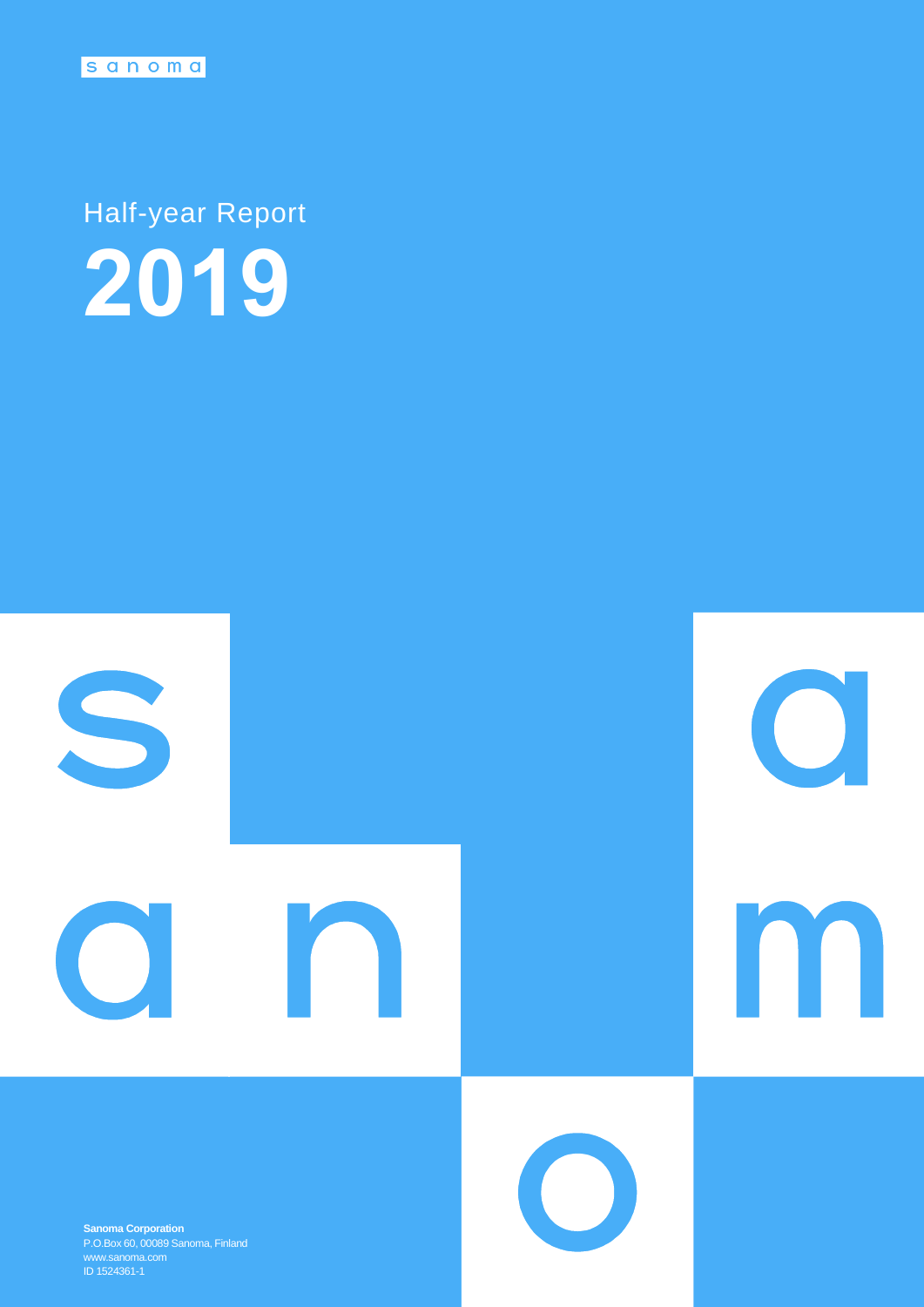### SANOMA CORPORATION, HALF-YEAR REPORT 1 JANUARY–30 JUNE 2019

# **Stable operational EBIT both for Q2 and H1 2019**

### **Q2 2019**

- Net sales declined slightly to EUR 353 million (2018: 363). Comparable net sales development was -2% (2018: -1%).
- Operational EBIT excl. PPA was stable, amounting to EUR 81 million (2018: 82).
- **EBIT was EUR 73 million (2018: 71). The change in EBIT was a result of lower IACs, which totalled EUR -5 million** (2018: -9). PPA amortisations were EUR 3 million (2018: 2).
- Operational EPS was EUR 0.33 (2018: 0.33).
- EPS was EUR 0.31 (2018: 0.28).
- Net debt / Adj. EBITDA was 2.2 (2018: 2.1), including an impact of 0.5 due to the implementation of the IFRS 16 standard.
- On 17 April, Sanoma announced that the Dutch Authority for Consumers and Markets will take, as part of its standard procedure, a further assessment in order to reach a final decision with regard to the acquisition of Iddink. Sanoma expects the acquisition to be completed by the end of Q3 2019.
- On 28 June, Sanoma announced it had increased its ownership in the Finnish online classifieds company Oikotie Ltd. from 90% to 100%.

### **H1 2019**

- Net sales declined slightly to EUR 602 million (2018: 625). Comparable net sales development was -3% (2018: -3%).
- **Operational EBIT excl. PPA was stable, amounting to EUR 91 million (2018: 92). The corresponding margin was** 15.1% (2018: 14.8%).
- **EBIT was EUR 85 million (2018: 79). The change in EBIT was a result of lower IACs, which totalled EUR -1 million** (2018: -9), and included a capital gain related to the divestment of Mood for Magazines. PPA amortisations were EUR 6 million (2018: 4).
- Operational EPS was EUR 0.34 (2018: 0.35).
- EPS was EUR 0.35 (2018: 0.30).
- Free cash flow was EUR -41 million (2018: -43), including a positive EUR 12 million impact due to the implementation of the IFRS 16 standard, which was to a large extent offset by the settlement of a rental contract related to Discontinued operations in Belgium.
- On 4 February, Sanoma signed a EUR 550 million syndicated credit facility.
- On 14 February, Sanoma announced the divestment of Mood for Magazines, publisher of LINDA. magazine, in the Netherlands. The divestment was completed at the end of February.

## **Outlook for 2019 (unchanged)**

In 2019, Sanoma expects that the Group's comparable net sales will be in line with 2018 and operational EBIT margin excluding PPA will be around 15% (2018: 15.7%).

The outlook is based on an assumption of the consumer confidence and advertising market development in Finland and in the Netherlands to be in line with 2018. The outlook does not include any assumptions of the intended acquisition of Iddink (announced on 11 December 2018), which is expected to be closed by the end of Q3 2019.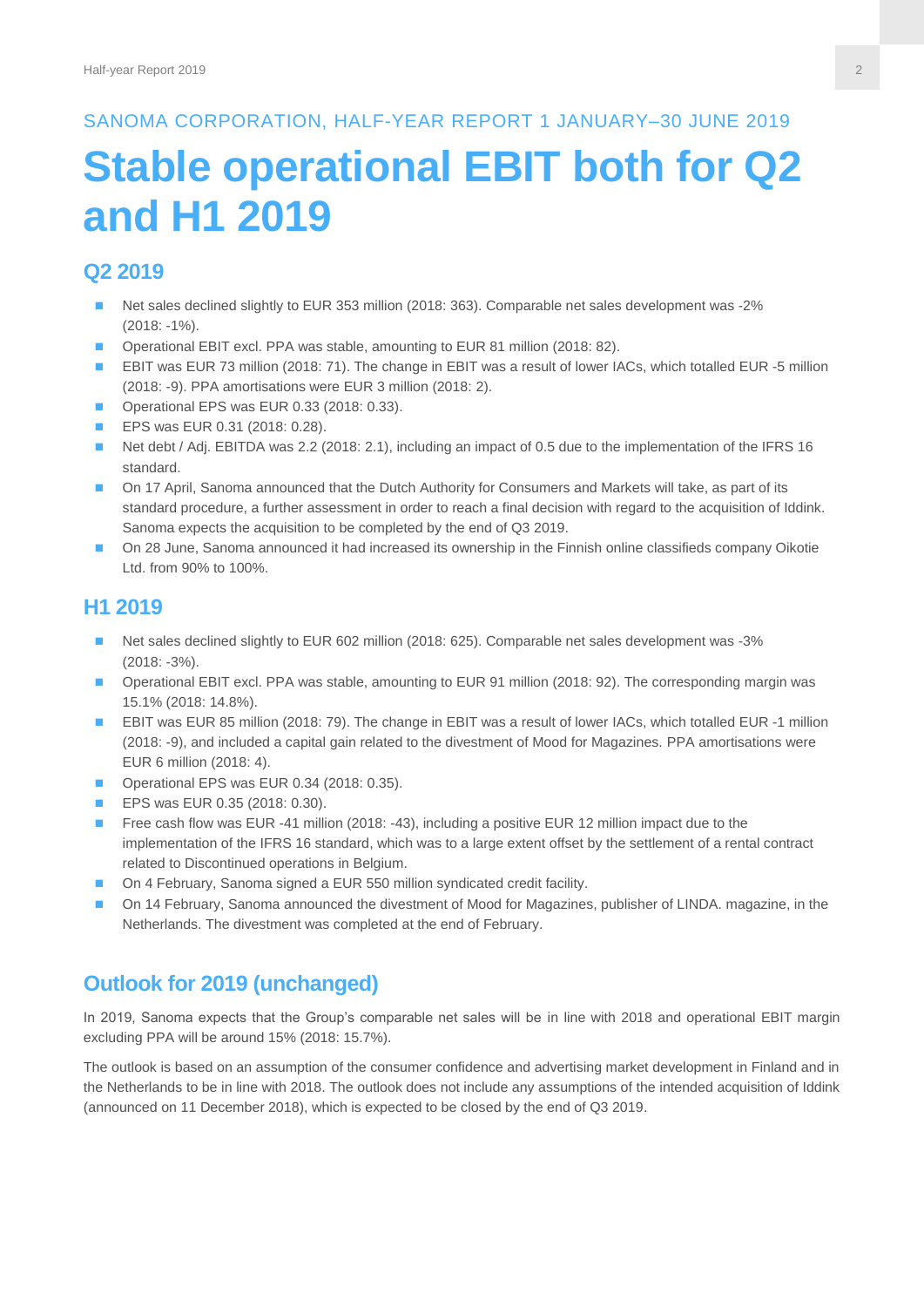#### **IFRS 16 implementation**

Sanoma has adopted the new IFRS 16 Leases standard as of 1 January 2019 and prepares its financial reports according to the new standard starting from Q1 2019 interim report. IFRS 16 requires lessees to recognise assets and liabilities for all leases unless the lease term is 12 months or less or the underlying asset has a low value. Sanoma Group's lease contracts are mostly related to premises and cars.

Sanoma applies the modified retrospective method, and consequently financials for 2018 have not been restated. The main impacts of the implementation of the IFRS 16 standard on Sanoma's balance sheet on 30 June 2019 are summarised in the table below. In addition, they are reported and discussed in respective sections of this interim report. The impact of the implementation of the IFRS 16 standard on Sanoma's cash flow from operations for Q2 2019 was EUR 6 million and on cash flow from financing EUR -6 million, and correspondingly EUR 12 million and EUR -12 million for H1 2019.

#### **Impacts of the implementation of IFRS 16 standard on balance sheet**

|                        |       | 30 Jun 2018 31 Dec 2018 30 Jun 2019 |       | <b>IFRS 16</b><br>impact<br>30 Jun 2019 |
|------------------------|-------|-------------------------------------|-------|-----------------------------------------|
| Net debt, EUR million  | 472.8 | 337.8                               | 578.0 | $+178.8$                                |
| Net debt / Adj. EBITDA | 2.1   | 1.4                                 | 2.2   | $+0.5$                                  |
| Equity ratio           | 36.6% | 44.7%                               | 37.2% | $-4.6$ pp                               |

More information on the implementation of the IFRS 16 standard is available in the Accounting policies on p. 21.

#### **Alternative performance measures**

Sanoma presents certain financial performance measures on a non-IFRS basis as alternative performance measures (APMs). The APMs exclude certain non-operational or non-cash valuation items affecting comparability (IACs) and are provided to reflect the underlying business performance and to enhance comparability between reporting periods. The APMs should not be considered as a substitute for performance measures in accordance with IFRS.

Sanoma has included Operational EBIT excluding purchase price allocation amortisations (Operational EBIT excl. PPA), and the corresponding margin, as an APM in its financial reporting from Q1 2019 interim report. Operational EBIT margin excl. PPA is used as a basis in Sanoma's Outlook for 2019.

More information is available at Sanoma.com. Reconciliations are presented on p. 17 in this report. Definitions of key IFRS indicators and APMs are available on p. 34.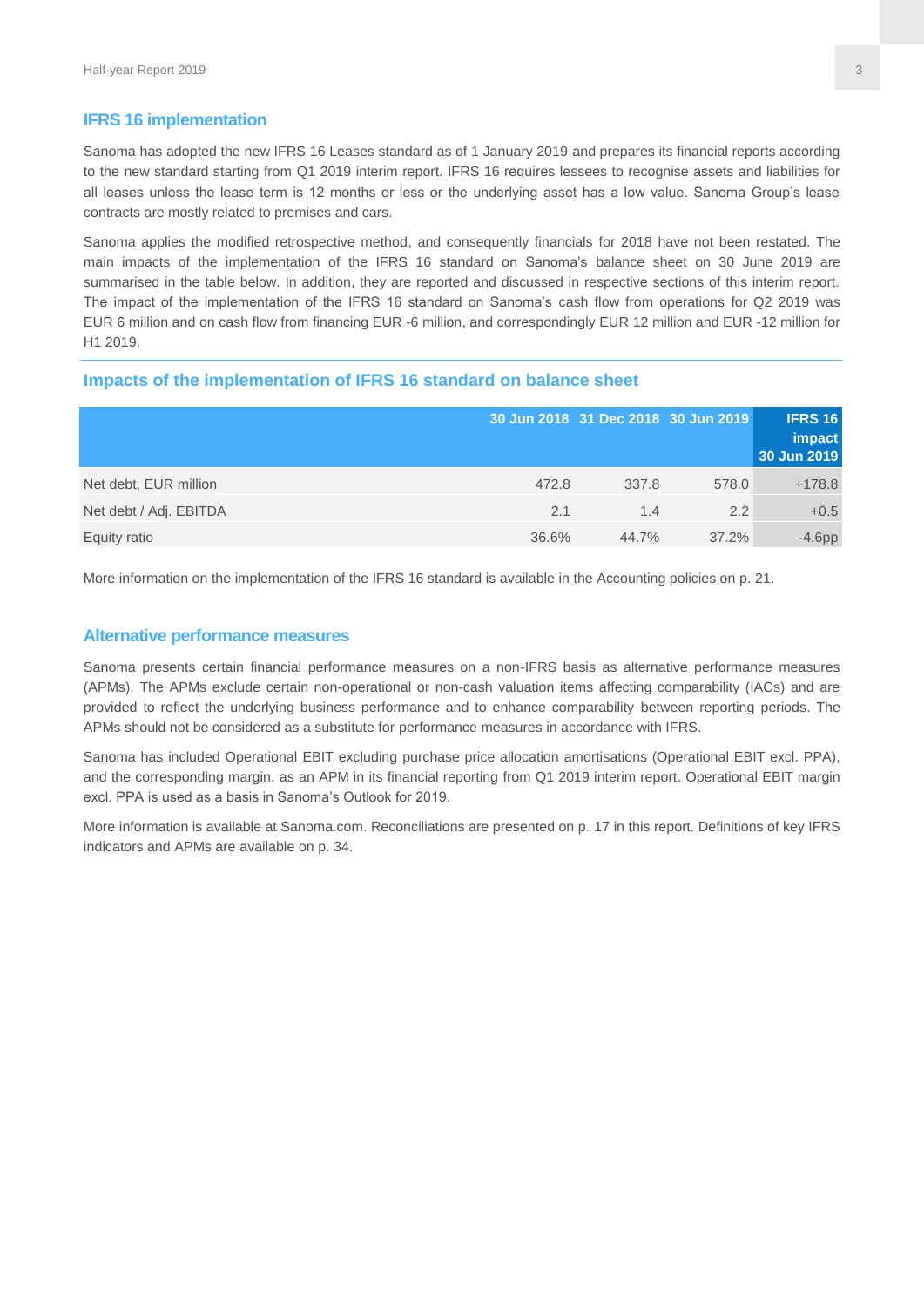### **Key indicators**

| <b>EUR million</b>                             | Q2 2019 | Q2 2018 | <b>Change</b> | H1 2019 | H1 2018 | <b>Change</b> | FY 2018 |
|------------------------------------------------|---------|---------|---------------|---------|---------|---------------|---------|
| Net sales                                      | 353.4   | 362.9   | $-3%$         | 601.6   | 624.5   | $-4%$         | 1,315.4 |
| Operational EBIT excl. PPA                     | 80.8    | 82.2    | $-2%$         | 90.9    | 92.4    | $-2%$         | 206.2   |
| Margin                                         | 22.9%   | 22.6%   |               | 15.1%   | 14.8%   |               | 15.7%   |
| <b>EBIT</b>                                    | 72.7    | 70.6    | 3%            | 84.6    | 79.0    | 7%            | 168.5   |
| Result for the period $1$ <sup>)</sup>         | 50.0    | 68.0    | $-26%$        | 57.4    | 62.9    | $-9%$         | 125.6   |
| Free cash flow $1$ <sup>)</sup>                | 0.1     | 1.6     |               | $-41.2$ | $-42.8$ | 4%            | 108.9   |
| Impact of IFRS 16 standard                     | 5.7     |         |               | 11.9    |         |               |         |
|                                                |         |         |               |         |         |               |         |
| Equity ratio <sup>1)</sup>                     |         |         |               | 37.2%   | 36.6%   |               | 44.7%   |
| Net debt $1$ <sup>)</sup>                      |         |         |               | 578.0   | 472.8   | 22%           | 337.8   |
| Impact of IFRS 16 standard                     |         |         |               | 178.8   |         |               |         |
| Net debt / Adj. EBITDA <sup>1)</sup>           |         |         |               | 2.2     | 2.1     | 4%            | 1.4     |
| Impact of IFRS 16 standard                     |         |         |               | 0.5     |         |               |         |
|                                                |         |         |               |         |         |               |         |
| Average number of employees (FTE)              |         |         |               | 4,365   | 4,420   | $-1%$         | 4,463   |
|                                                |         |         |               |         |         |               |         |
| Operational EPS, EUR, continuing<br>operations | 0.33    | 0.33    | $-1%$         | 0.34    | 0.35    | $-3%$         | 0.83    |
| Operational EPS, EUR <sup>1)</sup>             | 0.33    | 0.34    | $-1%$         | 0.34    | 0.36    | $-6%$         | 0.84    |
| EPS, EUR, continuing operations                | 0.31    | 0.28    | 10%           | 0.35    | 0.30    | 17%           | 0.68    |
| EPS, EUR $1$ <sup>1)</sup>                     | 0.31    | 0.41    | $-26%$        | 0.35    | 0.38    | $-7%$         | 0.76    |
| Free cash flow per share, EUR $1$ )            | 0.00    | 0.01    | $-92%$        | $-0.25$ | $-0.26$ | 3%            | 0.67    |
| Impact of IFRS 16 standard                     | 0.03    |         |               | 0.07    |         |               |         |

<sup>1)</sup> In 2018 including continuing and discontinued operations. Discontinued operations include the Belgian women's magazine portfolio, which was divested on 29 June 2018. More information on the Discontinued operations' financial performance is available in the Full-Year Result 2018, on p. 36.

Result for the period for continuing operations was EUR 46 million for Q2 2018 and EUR 50 million for H1 2018.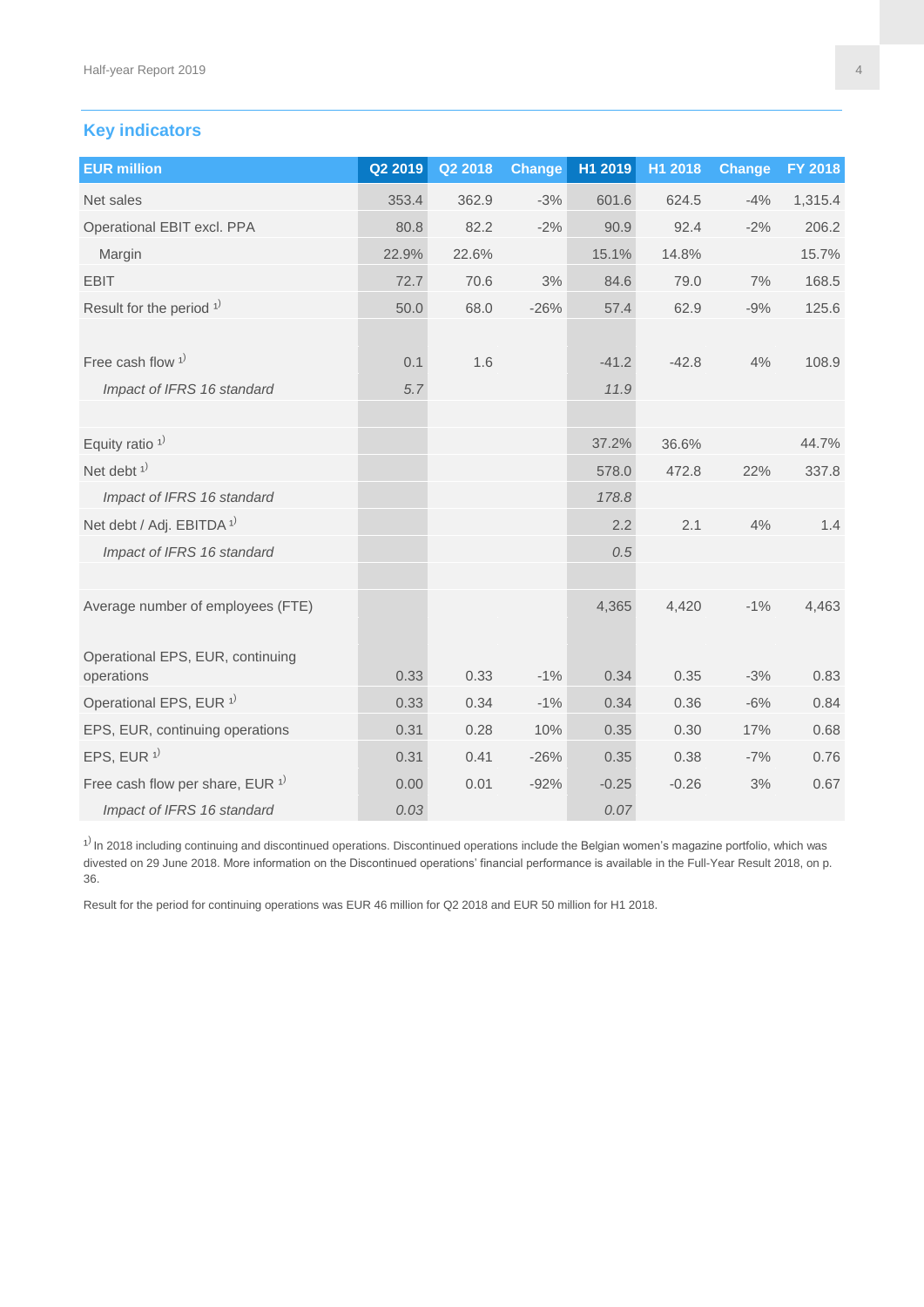### **President and CEO Susan Duinhoven:**

"We are satisfied with the continued good performance of Sanoma as a Group as well as all SBUs during the first half of 2019.

In Learning, H1 net sales were on the previous year's level. There are no major curriculum renewals ongoing in our operating markets this year, and thus the markets are expected to remain more or less flat compared to 2018. We are currently well-positioned for the third-quarter high season, which has in the past years increased its importance due to optimisation in the supply chain and growing share of digital learning materials. We are also looking forward to closing the acquisition of Iddink by the end of Q3 2019. Our business development program "High Five" proceeded according to our plan, and we expect its benefits to focus even more to the second half of the year.

In Media Finland, net sales and earnings grew in the second quarter mainly as a result of earlier acquisitions, notably Rockfest, Finland's largest rock and metal music festival, and the Finnish News Agency STT acquired a year ago. In addition, advertising sales developed positively partially due to parliamentary elections held in April and EU elections held in May. We are happy that both the number of subscriptions and subscription sales of Ruutu+ and Helsingin Sanomat continued to grow. Earnings development was not at the same level with the topline growth. This was mainly due to the fact that, as part of the deal structure, Rockfest did not contribute positively to our earnings yet this year, and STT had a break-even result.

Despite our good performance in the first half of the year, the underlying operating environment in the media business, especially in Finland, was relatively demanding, and we don't expect it to change remarkably during the rest of the year.

In Media Netherlands, the impact of divestments we have made during the past nine months - LINDA. magazine, Head Office content marketing operations in Belgium, and Home Deco e-commerce operations – was clearly visible in our reported net sales and operational EBIT. At the same time, development of the underlying business was stable and met our expectations. Our online news site NU.nl had another strong quarter, both in usage and sales. During the first half of the year, revenues of NU.nl grew by 16%. Circulation sales continued to be impacted by the increase in the VAT of magazines, which came into force on 1 January. Net sales of the data-driven marketing and cashback service Scoupy were below the previous year's level due to changes we have made in its product portfolio. We proceeded successfully with active cost containment, which mitigated the impact of lower net sales on profitability.

We keep our Outlook for 2019 unchanged. We remain focused on capturing good opportunities to grow our business, including synergetic bolt-on acquisitions, and aim for an increasing dividend."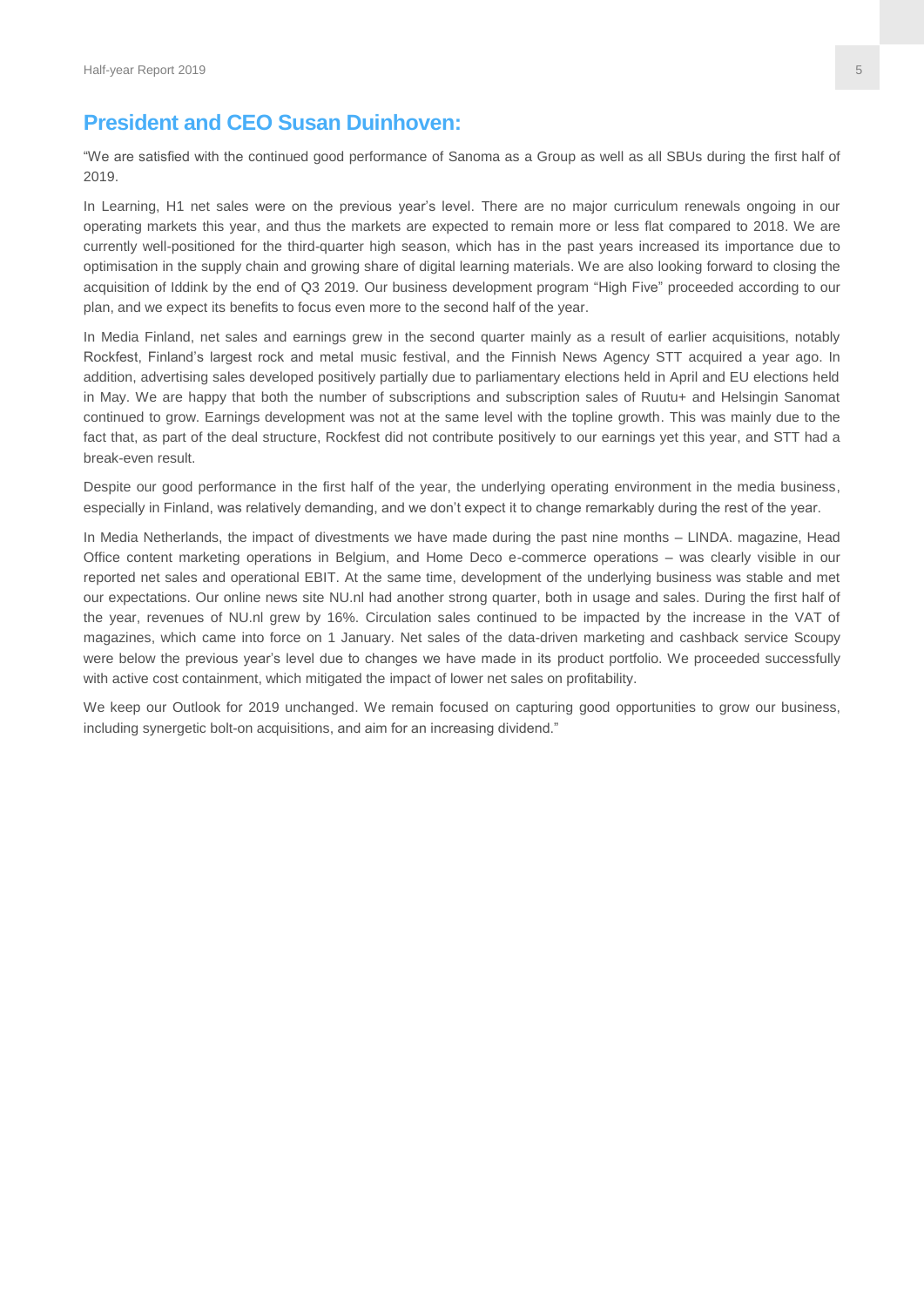### **Financial review Q2 2019**

The Group's net sales declined slightly to EUR 353 million (2018: 363). In Media Finland, net sales grew as a result of earlier acquisitions. In Learning, net sales declined slightly due to shifting between quarters. As a consequence of divestments, net sales declined in Media Netherlands while the underlying sales development was relatively stable. The Group's comparable net sales development was -2% (2018: -1%).

#### **Net sales by SBU**

| <b>EUR million</b> | Q2 2019 | Q2 2018 | Change |
|--------------------|---------|---------|--------|
| Learning           | 105.4   | 108.3   | $-3%$  |
| Media Finland      | 154.5   | 146.2   | 6%     |
| Media Netherlands  | 93.6    | 108.4   | $-14%$ |
| Other operations   | $-0.1$  | $-0.1$  | $-63%$ |
| <b>Group total</b> | 353.4   | 362.9   | $-3%$  |

Operational EBIT excl. PPA was stable and amounted to EUR 81 million (2018: 82). Earnings improved somewhat in Media Finland, but declined slightly in Learning and Media Netherlands.

#### **Operational EBIT excl. PPA by SBU**

| <b>EUR million</b> | Q2 2019 | Q <sub>2</sub> 2018 | <b>Change</b> |
|--------------------|---------|---------------------|---------------|
| Learning           | 43.3    | 44.5                | $-3%$         |
| Media Finland      | 20.1    | 19.3                | 4%            |
| Media Netherlands  | 19.6    | 20.3                | $-3%$         |
| Other operations   | $-2.2$  | $-1.9$              | $-14%$        |
| <b>Group total</b> | 80.8    | 82.2                | $-2\%$        |

EBIT was EUR 73 million (2018: 71). Net IACs totalled EUR -5 million (2018: -9). Restructuring costs included in the IACs were mainly related to strategic business development and changes in IT infrastructure and services across SBUs. PPA amortisations amounted to EUR 3 million (2018: 2).

#### **IACs, PPAs and reconciliation of operational EBIT**

| Q2 2019<br>Q2 2018<br><b>EUR million</b><br><b>EBIT</b><br>72.7<br>70.6<br>Items affecting comparability<br>Restructuring expenses<br>$-5.7$<br>$-12.5$<br>3.3<br>Capital gains / losses<br>0.5<br>$-5.2$<br><b>IACs total</b><br>$-9.2$<br><b>Purchase price allocation amortisations (PPAs)</b><br>$-3.0$<br>$-2.4$<br><b>Operational EBIT excl. PPA</b><br>82.2<br>80.8 |  |  |
|----------------------------------------------------------------------------------------------------------------------------------------------------------------------------------------------------------------------------------------------------------------------------------------------------------------------------------------------------------------------------|--|--|
|                                                                                                                                                                                                                                                                                                                                                                            |  |  |
|                                                                                                                                                                                                                                                                                                                                                                            |  |  |
|                                                                                                                                                                                                                                                                                                                                                                            |  |  |
|                                                                                                                                                                                                                                                                                                                                                                            |  |  |
|                                                                                                                                                                                                                                                                                                                                                                            |  |  |
|                                                                                                                                                                                                                                                                                                                                                                            |  |  |
|                                                                                                                                                                                                                                                                                                                                                                            |  |  |
|                                                                                                                                                                                                                                                                                                                                                                            |  |  |

A detailed reconciliation on SBU level is presented on p.17.

Net financial items were EUR -6 million (2018: -6), including a EUR -2 million impact related to the implementation of the IFRS 16 standard.

Result before taxes amounted to EUR 67 million (2018: 65). Income taxes were EUR 17 million (2018: 18). Result for the period was EUR 50 million (2018: 46; including Discontinued operations 68).

Operational earnings per share were EUR 0.33 (2018: 0.33; including Discontinued operations 0.34). Earnings per share were EUR 0.31 (2018: 0.28; including Discontinued operations 0.41).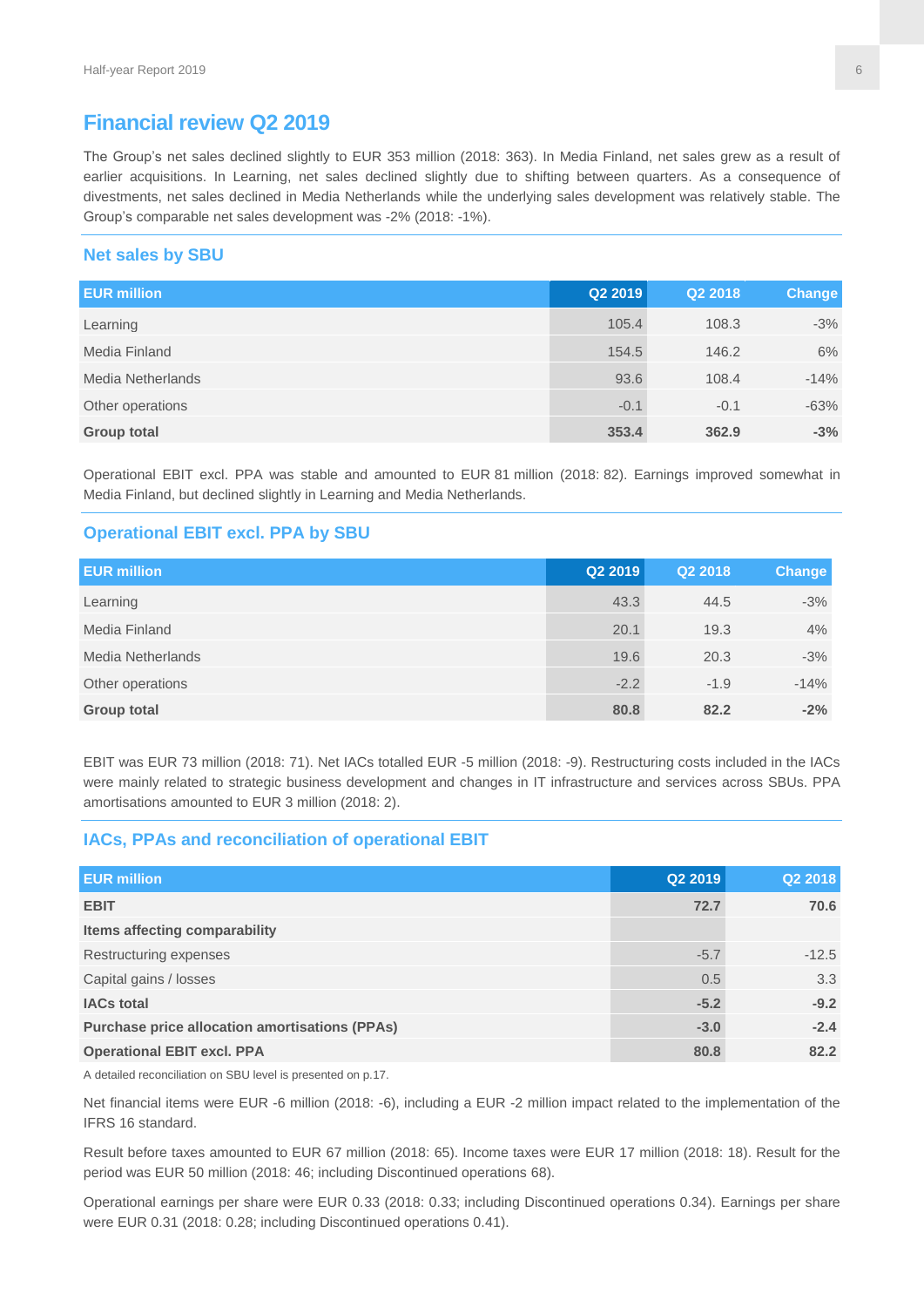### **Financial review H1 2019**

Net sales declined slightly to EUR 602 million (2018: 625) mainly as a result of divestments in Media Netherlands at the end of 2018 and during 2019. The Group's comparable net sales development was -3% (2018: -3%).

#### **Net sales by SBU**

| <b>EUR million</b> | H1 2019 | H1 2018 | Change |
|--------------------|---------|---------|--------|
| Learning           | 136.9   | 137.2   | $0\%$  |
| Media Finland      | 286.1   | 283.2   | $1\%$  |
| Media Netherlands  | 178.9   | 204.2   | $-12%$ |
| Other operations   | $-0.3$  | $-0.2$  | 28%    |
| <b>Group total</b> | 601.6   | 624.5   | $-4%$  |

Operational EBIT excl. PPA was stable and amounted to EUR 91 million (2018: 92). The corresponding margin was 15.1% (2018: 14.8%). Earnings improved in Media Finland, were stable in Learning and declined in Media Netherlands as a result of divestments.

#### **Operational EBIT excl. PPA by SBU**

| <b>EUR million</b> | H1 2019 | H1 2018 | Change |
|--------------------|---------|---------|--------|
| Learning           | 27.0    | 27.3    | $-1\%$ |
| Media Finland      | 34.3    | 32.8    | 4%     |
| Media Netherlands  | 33.0    | 35.9    | $-8%$  |
| Other operations   | $-3.5$  | $-3.6$  | 4%     |
| <b>Group total</b> | 90.9    | 92.4    | $-2%$  |

EBIT improved to EUR 85 million (2018: 79). Net IACs totalled EUR -1 million (2018: -9). The IACs included a capital gain of EUR 11 million related to the divestment of Mood for Magazines, publisher of LINDA. magazine in the Netherlands. Restructuring costs included in the IACs were mainly related to strategic business development and changes in IT infrastructure and services across SBUs. PPA amortisations amounted to EUR 6 million (2018: 4).

#### **IACs, PPAs and reconciliation of operational EBIT**

| <b>EUR million</b>                                    | H1 2019 | H1 2018 |
|-------------------------------------------------------|---------|---------|
| <b>EBIT</b>                                           | 84.6    | 79.0    |
| Items affecting comparability                         |         |         |
| Restructuring expenses                                | $-11.9$ | $-12.3$ |
| Capital gains / losses                                | 11.4    | 3.3     |
| <b>IACs total</b>                                     | $-0.6$  | $-9.0$  |
| <b>Purchase price allocation amortisations (PPAs)</b> | $-5.7$  | $-4.4$  |
| <b>Operational EBIT excl. PPA</b>                     | 90.9    | 92.4    |

A detailed reconciliation on SBU level is presented on p.17.

Net financial items increased to EUR -10 million (2018: -9) mainly due to the implementation of the IFRS 16 standard.

Result before taxes amounted to EUR 74 million (2018: 70). Income taxes were EUR 17 million (2018: 20). Result for the period was EUR 57 million (2018: 50; including Discontinued operations 63).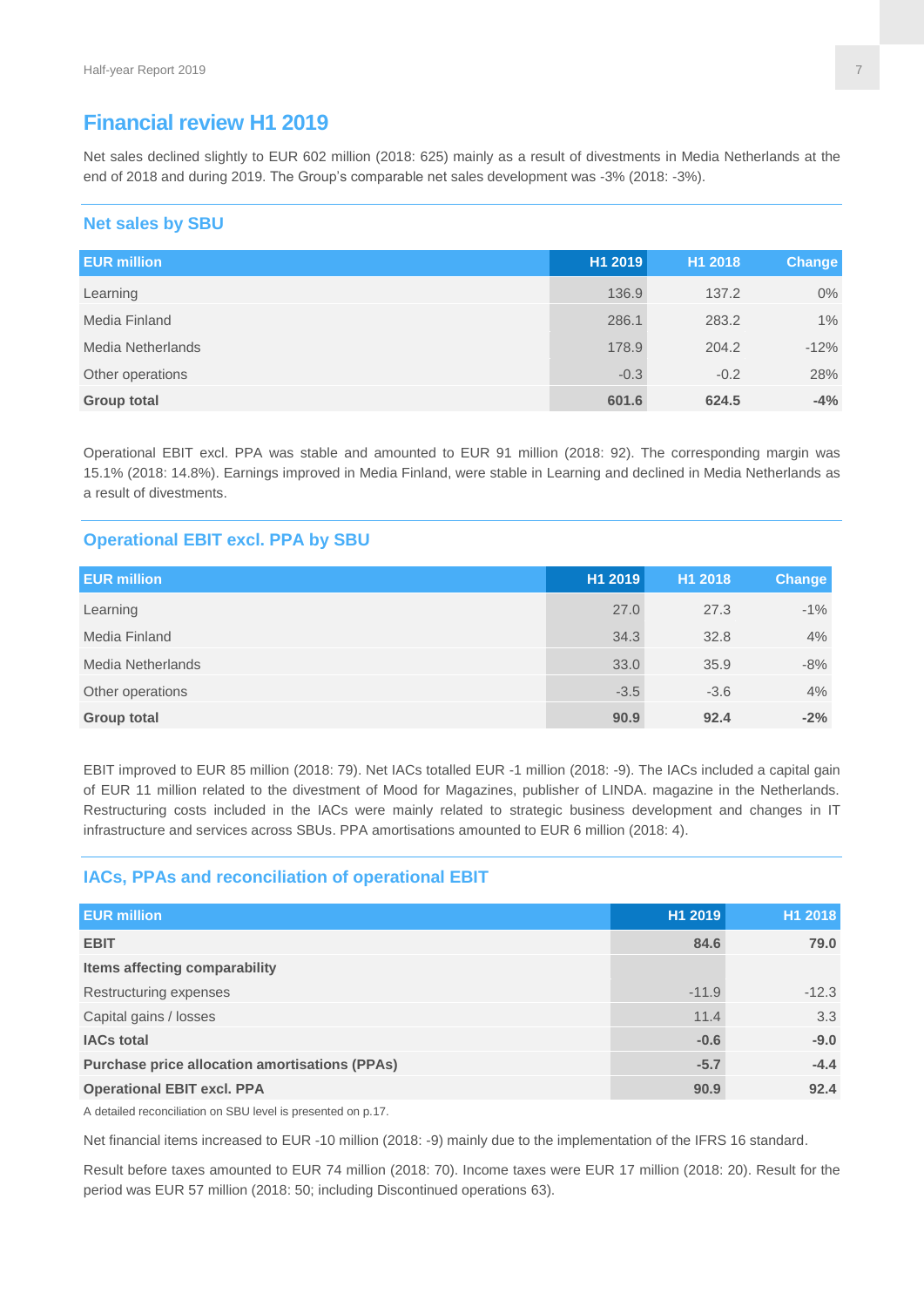Operational earnings per share were EUR 0.34 (2018: 0.35; including Discontinued operations 0.36). Earnings per share were EUR 0.35 (2018: 0.30; including Discontinued operations 0.38).

### **Financial position**

At the end of June 2019, interest-bearing net debt was EUR 578 million (2018: 473), including an impact of EUR 179 million due to the implementation of the IFRS 16 standard. Net debt to adjusted EBITDA ratio was 2.2 (2018: 2.1), including an impact of 0.5 due to the implementation of the IFRS 16 standard. When excluding the impact of the IFRS 16 implementation, net debt and net debt to adjusted EBITDA clearly improved from the corresponding period in 2018.

At the end of June 2019, equity totalled EUR 589 million (2018: 559). Equity ratio was 37.2% (2018: 36.6%), including an impact of -4.6%-points due to the implementation of the IFRS 16 standard. The consolidated balance sheet totalled EUR 1,721 million (2018: 1,671).

### **Cash flow**

The Group's free cash flow amounted to EUR -41 million (2018: -43). The implementation of the IFRS 16 standard improved the free cash flow by EUR 12 million, which was to a large extent offset by the settlement of a rental contract related to Discontinued operations divested in June 2018 in Belgium. The settlement was paid in Q1 2019. Capital expenditure included in free cash flow was EUR 14 million (2018: 14). Free cash flow per share was EUR -0.25 (2018: -0.26), impact of the implementation of the IFRS 16 standard being EUR 0.07.

### **Acquisitions and divestments**

On 14 February 2019, Sanoma announced the divestment of Mood for Magazines, publisher of LINDA. magazine, in the Netherlands. The buyer was Linda de Mol, founder and minority shareholder of Mood for Magazines, together with Talpa. In 2018, net sales of Mood for Magazines were EUR 27 million, operational EBIT EUR 6 million and free cash flow EUR 4 million. Value of Mood for Magazines, of which Sanoma owned 86%, was EUR 47 million, representing an EV/EBIT multiple of 7.9x. Mood for Magazines had 53 employees. The transaction was completed at the end of February 2019.

On 28 June 2019, Sanoma announced it had increased its ownership in the Finnish online classifieds company Oikotie Ltd. from 90% to 100% by acquiring shares held by TS Group. The transaction clarifies the ownership structure of Oikotie and simplifies further development of the business.

Information on acquisitions and divestments conducted in 2018 and earlier is available at Sanoma.com.

### **Events during the reporting period**

On 17 April 2019, Sanoma announced that after its first assessment the Dutch Authority for Consumers and Markets (ACM) will take, as part of its standard procedure, a further assessment in order to reach a final decision with regard to the effects of the planned acquisition of Iddink by Sanoma (originally announced on 11 December 2018). The further assessment by the ACM can take a maximum of 13 weeks, which can be extended in case the ACM requires further clarifications. Sanoma expects the acquisition to be completed by the end of Q3 2019.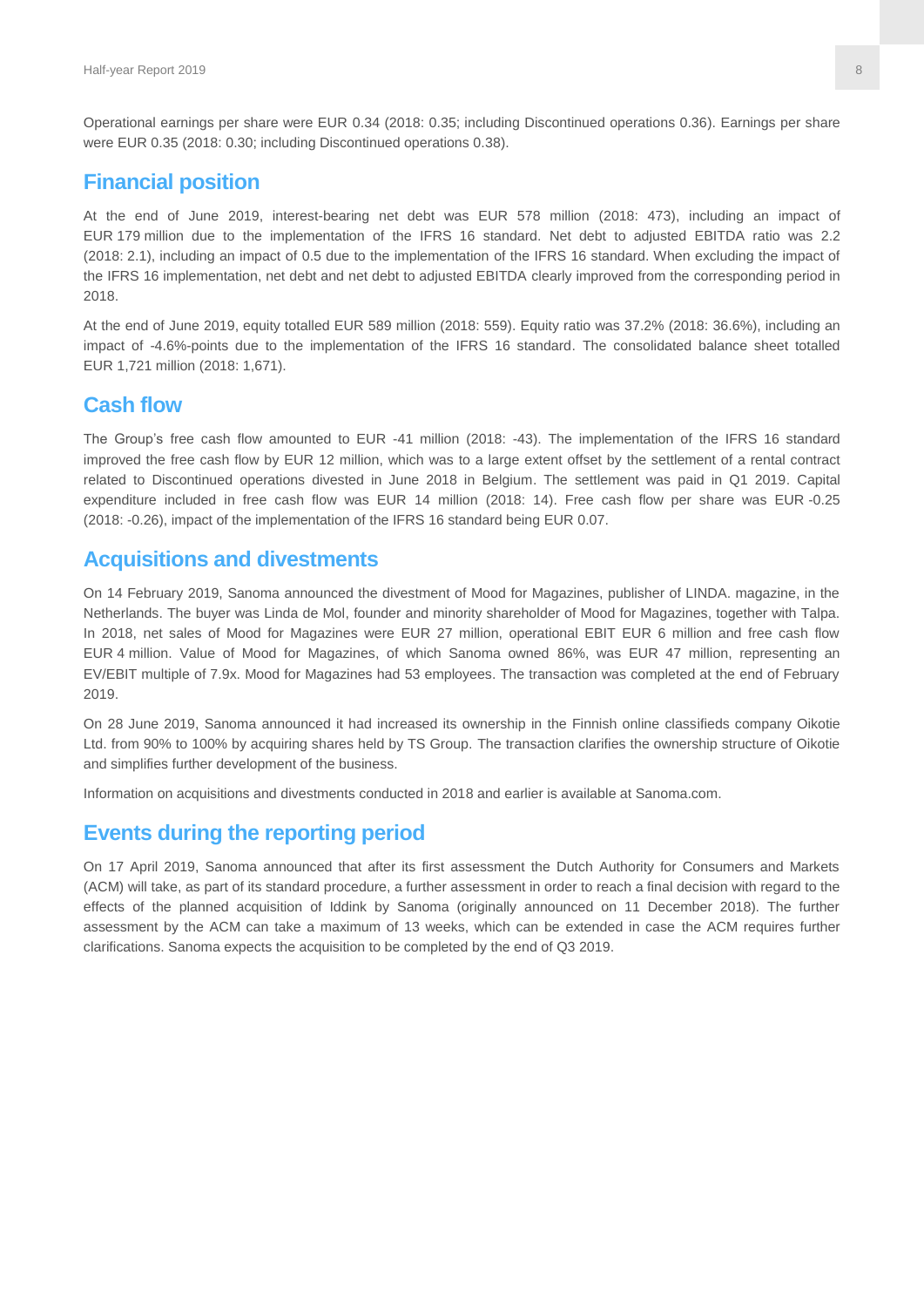### **Learning**

Sanoma Learning is a leading European learning company. We support over 1 million teachers in developing every pupil's talents to the maximum. Through our blended learning solutions, we help to engage pupils in achieving good learning outcomes and support the effective work of the professional teachers in primary, secondary and vocational education. Through our local companies, we contribute to some of the world's best-performing education systems including Poland, the Netherlands, Finland, Belgium and Sweden.

#### **Key indicators**

| <b>EUR million</b>                | Q2 2019 | Q2 2018 | <b>Change</b> | H1 2019 | H1 2018 | <b>Change</b> | <b>FY 2018</b> |
|-----------------------------------|---------|---------|---------------|---------|---------|---------------|----------------|
| Net sales                         | 105.4   | 108.3   | $-3%$         | 136.9   | 137.2   | $0\%$         | 313.3          |
| Operational EBIT excl. PPA        | 43.3    | 44.5    | $-3%$         | 27.0    | 27.3    | $-1\%$        | 64.6           |
| Margin                            | 41.1%   | 41.1%   |               | 19.7%   | 19.9%   |               | 20.6%          |
| EBIT <sup>1</sup>                 | 41.3    | 42.4    | $-2%$         | 23.1    | 24.0    | $-4%$         | 56.1           |
| Capital expenditure               | 5.2     | 4.3     | 21%           | 9.0     | 7.8     | 15%           | 19.8           |
| Average number of employees (FTE) |         |         |               | 1,361   | 1,352   | 1%            | 1,351          |

<sup>1)</sup> Including IACs of EUR -1.1 million in Q2 2019 (2018: -1.3), EUR -2.2 million in H1 2019 (2018: -1.6) and EUR -5.1 million in FY 2018, and PPA amortisations of EUR 0.8 million in Q2 2019 (2018: 0.8), EUR 1.7 million in H1 2019 (2018: 1.7) and EUR 3.4 million in FY 2018. Full reconciliation of operational EBIT excl. PPA is presented in a separate table on p. 17.

|  | <b>Net sales by country</b> |  |  |  |
|--|-----------------------------|--|--|--|
|--|-----------------------------|--|--|--|

| <b>EUR million</b>               | Q2 2019 | Q <sub>2</sub> 2018 | Change | H1 2019       | H1 2018 | <b>Change</b> | <b>FY 2018</b> |
|----------------------------------|---------|---------------------|--------|---------------|---------|---------------|----------------|
| Poland                           | 6.2     | 4.4                 | 41%    | 11.3          | 9.4     | 20%           | 91.5           |
| The Netherlands                  | 41.2    | 44.1                | $-7%$  | 55.4          | 55.7    | $-1%$         | 90.2           |
| Finland                          | 30.6    | 32.3                | $-5%$  | 35.9          | 37.8    | $-5%$         | 56.0           |
| <b>Belgium</b>                   | 22.0    | 22.0                | $0\%$  | 25.6          | 25.2    | 1%            | 51.7           |
| Sweden                           | 5.4     | 5.5                 | $-2\%$ | 8.4           | 9.0     | $-6%$         | 21.9           |
| Other companies and eliminations | 0.1     | 0.1                 | 78%    | $0.2^{\circ}$ | 0.1     |               | 2.1            |
| Net sales total                  | 105.4   | 108.3               | $-3%$  | 136.9         | 137.2   | 0%            | 313.3          |

#### **Q2 2019**

Net sales of Learning declined slightly amounting to EUR 105 million (2018: 108). Net sales grew in Poland driven by launch of new niche products. Net sales declined in the Netherlands as a large spring order was received already in Q1. In Finland, the ending of a curriculum renewal at the end of 2018, together with certain deliveries being postponed from Q2 to Q3, led to a decline in net sales.

The learning business has, by nature, an annual cycle with strong seasonality. Most of net sales and earnings are accrued during the second and third quarters, while the first and fourth quarters are typically loss making. Importance of the third quarter in net sales and earnings of the learning business is increasing due to optimisation in the supply chain and growing share of digital learning materials.

Operational EBIT excl. PPA decreased to EUR 43 million (2018: 45) as a result of shifts in net sales, as well as higher amortisations following earlier investments in digital platforms and renewed learning methods.

EBIT was EUR 41 million (2018: 42). IACs totalled EUR -1 million (2018: -1) and mainly consisted of restructuring expenses related to the ongoing business development programme "High Five". PPA amortisations were EUR 1 million (2018: 1).

Capital expenditure was EUR 5 million (2018: 4) and consisted of growth investments in digital platforms and ICT.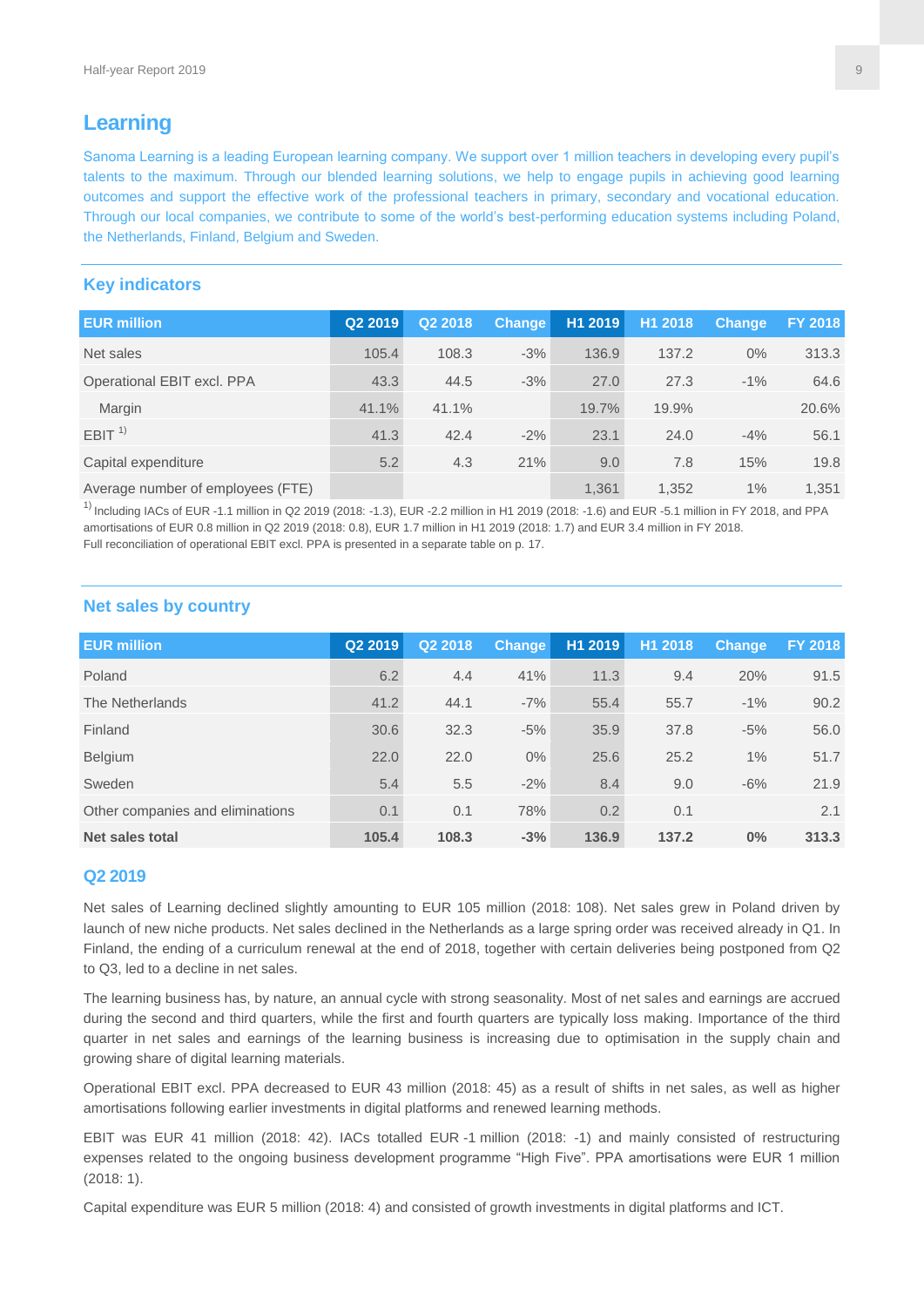### **Media Finland**

Sanoma Media Finland is the leading media company in Finland, reaching 97% of all Finns weekly. We provide information, experiences, inspiration and entertainment through multiple media platforms: newspapers, TV, radio, events, magazines, online and mobile channels. We have leading brands and services, like Helsingin Sanomat, Ilta-Sanomat, Me Naiset, Aku Ankka, Oikotie, Nelonen, Ruutu and Radio Suomipop. For advertisers, we are a trusted partner with insight, impact and reach.

#### **Key indicators**

| <b>EUR million</b>                | Q2 2019 | Q2 2018 | <b>Change</b> | H <sub>1</sub> 2019 | H1 2018 | <b>Change</b> | <b>FY 2018</b> |
|-----------------------------------|---------|---------|---------------|---------------------|---------|---------------|----------------|
| Net sales                         | 154.5   | 146.2   | 6%            | 286.1               | 283.2   | 1%            | 578.5          |
| Operational EBIT excl. PPA        | 20.1    | 19.3    | 4%            | 34.3                | 32.8    | 4%            | 72.0           |
| Margin                            | 13.0%   | 13.2%   |               | 12.0%               | 11.6%   |               | 12.5%          |
| EBIT <sup>1</sup>                 | 15.4    | 20.5    | $-25%$        | 25.4                | 32.1    | $-21%$        | 61.8           |
| Capital expenditure               | 1.2     | 0.5     |               | 1.9                 | 2.3     | $-19%$        | 4.1            |
| Average number of employees (FTE) |         |         |               | 1,793               | 1,742   | 3%            | 1,781          |

<sup>1)</sup> Including IACs of EUR -3.6 million in Q2 2019 (2018: 1.9), EUR -6.7 million in H1 2019 (2018: 0.5) and EUR -7.1 million in FY 2018, and PPA amortisations of EUR 1.1 million in Q2 2019 (2018: 0.7), EUR 2.2 million in H1 2019 (2018: 1.2) and EUR 3.2 million in FY 2018. Full reconciliation of operational EBIT excl. PPA is presented in a separate table on p. 17.

#### **Net sales by category**

| <b>EUR million</b> |       |       |        |       | Q2 2019 Q2 2018 Change H1 2019 H1 2018 Change FY 2018 |       |       |
|--------------------|-------|-------|--------|-------|-------------------------------------------------------|-------|-------|
| Print              | 67.6  | 71.8  | $-6\%$ | 137.3 | 147.2                                                 | $-7%$ | 294.0 |
| Non-print          | 86.9  | 74.4  | 17%    | 148.9 | 136.0                                                 | 9%    | 284.4 |
| Net sales total    | 154.5 | 146.2 | 6%     | 286.1 | 283.2                                                 | 1%    | 578.5 |

| <b>EUR million</b> | Q2 2019 | Q2 2018 | <b>Change</b> | H <sub>1</sub> 2019 | H1 2018 | <b>Change</b> | <b>FY 2018</b> |
|--------------------|---------|---------|---------------|---------------------|---------|---------------|----------------|
| Advertising sales  | 69.0    | 65.1    | 6%            | 126.8               | 127.1   | $0\%$         | 250.0          |
| Subscription sales | 47.5    | 50.3    | $-6\%$        | 97.3                | 103.5   | $-6%$         | 202.6          |
| Single copy sales  | 10.7    | 11.1    | $-4%$         | 20.9                | 22.2    | $-6%$         | 45.2           |
| Other              | 27.3    | 19.6    | 39%           | 41.2                | 30.4    | 36%           | 80.6           |
| Net sales total    | 154.5   | 146.2   | 6%            | 286.1               | 283.2   | 1%            | 578.5          |

Other sales mainly include festivals and events, marketing services, event marketing, custom publishing, books and printing.

#### **Q2 2019**

Net sales of Media Finland grew to EUR 155 million (2018: 146). Growth in advertising sales was mainly attributable to good development in digital advertising sales, which was partially driven by parliamentary and EU elections held in April-May. Radio also contributed to the growth in advertising sales. TV advertising sales were stable in line with the market but did not grow despite Fox TV channels being included in the advertising offering from the beginning of 2019. Subscription sales for Ruutu+ and Helsingin Sanomat continued to grow, partially compensating decline in magazine subscription sales and discontinuation of pay-TV (in September 2018). Other sales grew significantly as a result of the acquisition of Finland's largest rock and metal music festival Rockfest earlier this year, and the acquisition of Finnish News Agency STT at the end of June 2018.

According to the Finnish Advertising Trends survey for June 2019 by Kantar TNS, the advertising market in Finland grew by 5% on a net basis in Q2 2019, partially driven by election advertising. Advertising declined by 2% both in newspapers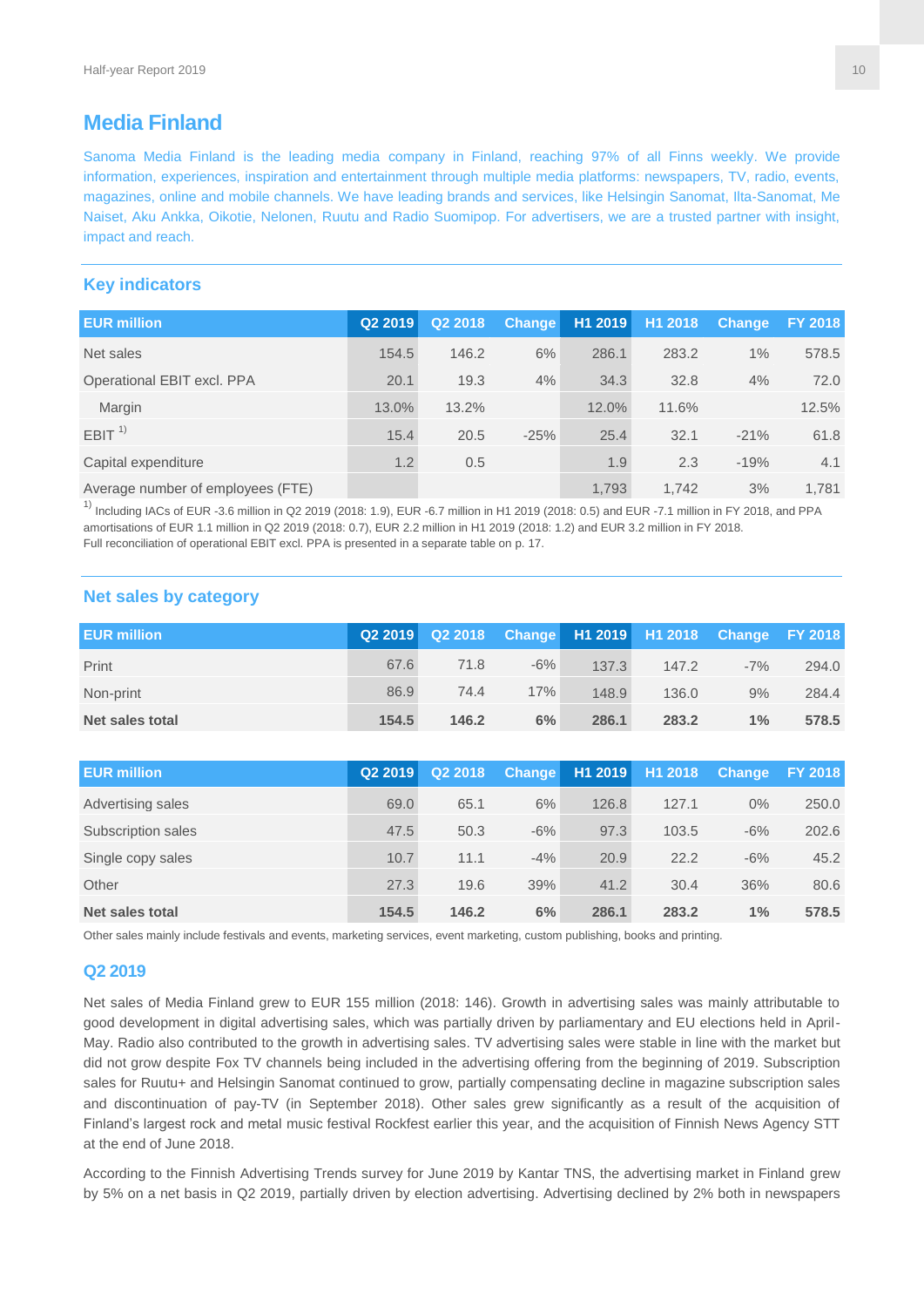and magazines, whereas advertising in radio increased by 10%, on TV by 1% and in online, excluding search and social media, by 9%.

Earnings improved slightly. Operational EBIT excl. PPA amounted to EUR 20 million (2018: 19), representing a margin of 13.0% (2018: 13.2%). As part of the deal structure, the acquired Rockfest did not contribute positively to Media Finland's earnings yet this year. STT had a break-even result.

EBIT declined to EUR 15 million (2018: 21). IACs totalled EUR -4 million (2018: 2) and included costs related to IT infrastructure and services as well as strategic business development. PPA amortisations were EUR 1 million (2018: 1).

Capital expenditure totalled EUR 1 million (2018: 1) and consisted of maintenance investments.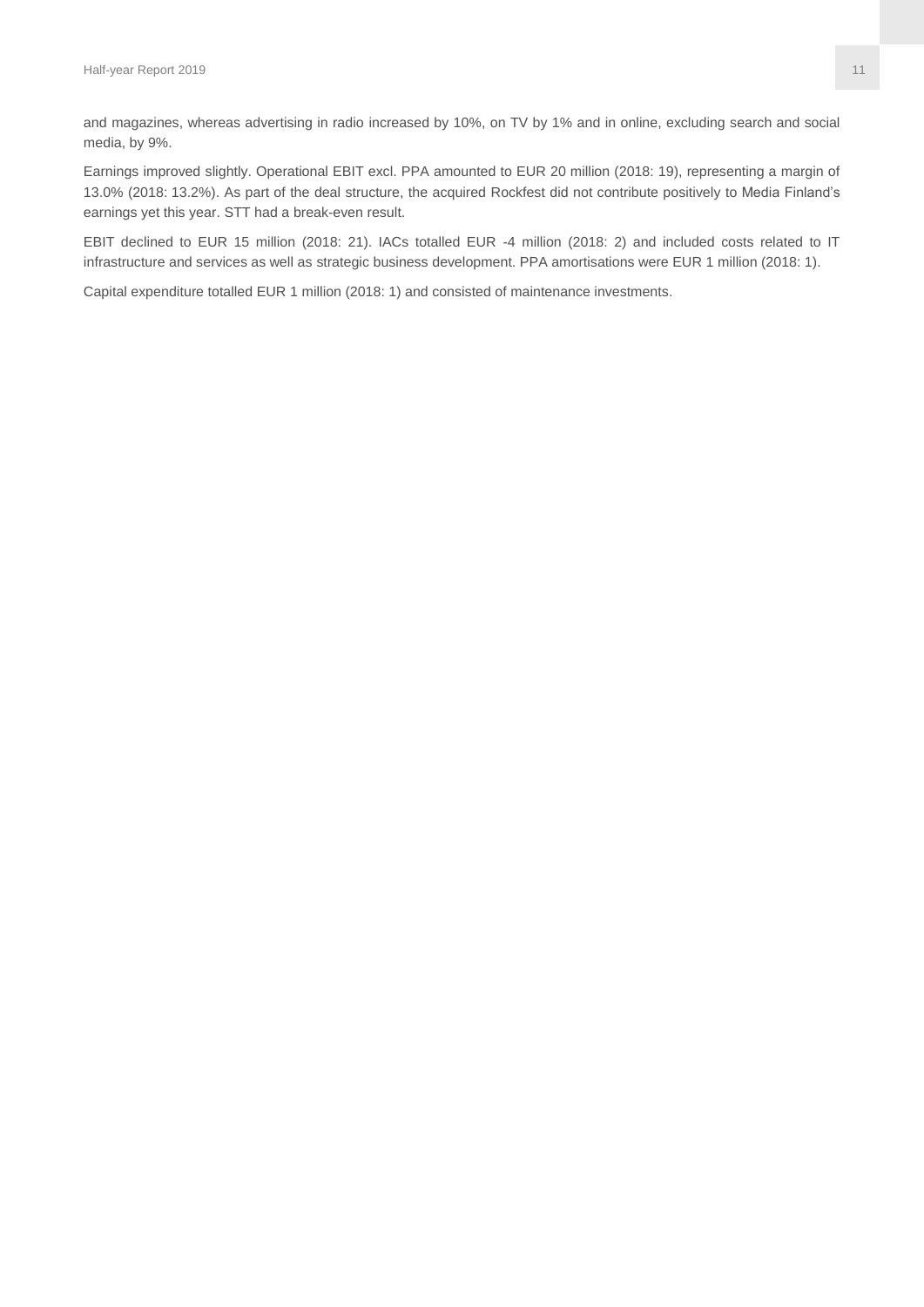### **Media Netherlands**

Sanoma Media Netherlands includes the Dutch consumer media operations, Home Deco media operations in Belgium and the press distribution business Aldipress. We have a leading cross media portfolio with strong brands and market positions in magazines, news, events, custom media, websites and apps. Through combining content and customer data, we develop successful marketing solutions for our clients. In total, Sanoma Media Netherlands reaches nearly 12 million consumers every month.

#### **Key indicators 1)**

| <b>EUR million</b>                | Q2 2019 | Q2 2018 | <b>Change</b> | H <sub>1</sub> 2019 | H <sub>1</sub> 2018 | <b>Change</b> | <b>FY 2018</b> |
|-----------------------------------|---------|---------|---------------|---------------------|---------------------|---------------|----------------|
| Net sales                         | 93.6    | 108.4   | $-14%$        | 178.9               | 204.2               | $-12%$        | 424.0          |
| Operational EBIT excl. PPA        | 19.6    | 20.3    | $-3%$         | 33.0                | 35.9                | $-8%$         | 79.6           |
| Margin                            | 20.9%   | 18.7%   |               | 18.5%               | 17.6%               |               | 18.8%          |
| EBIT <sup>2</sup>                 | 17.6    | 8.7     |               | 39.2                | 25.5                | 53%           | 58.0           |
| Capital expenditure               | 0.1     | 0.3     | $-66%$        | 1.0                 | 1.1                 | $-15%$        | 2.3            |
| Average number of employees (FTE) |         |         |               | 937                 | 1.049               | $-11%$        | 1.059          |

<sup>1)</sup> Fiaures for 2018 include LINDA. magazine, Head Office content marketing operations in Belgium, and Home Deco e-commerce operations, which have been divested.

2) Including IACs of EUR -0.9 million in Q2 2019 (2018: -10.8), EUR 8.0 million in H1 2019 (2018: -8.8) and EUR -18.5 million in FY 2018, and PPA amortisations of EUR 1.0 million in Q2 2019 (2018: 0.8), EUR 1.8 million in H1 2019 (2018: 1.6) and EUR 3.0 million in FY 2018. Full reconciliation of operational EBIT excl. PPA is presented in a separate table on p. 17.

#### **Net sales by category**

| <b>EUR million</b> | Q2 2019 |       |        |       | Q2 2018 Change H1 2019 H1 2018 Change FY 2018 |        |       |
|--------------------|---------|-------|--------|-------|-----------------------------------------------|--------|-------|
| Print              | 58.6    | 66.4  | $-12%$ | 113.7 | 127.0                                         | $-10%$ | 255.1 |
| Non-print          | 22.0    | 30.0  | $-27%$ | 42.5  | 54.8                                          | $-22%$ | 120.5 |
| Other              | 13.0    | 12.1  | 8%     | 22.6  | 22.5                                          | 1%     | 48.4  |
| Net sales total    | 93.6    | 108.4 | $-14%$ | 178.9 | 204.2                                         | $-12%$ | 424.0 |

Other sales mainly include press distribution services.

| <b>EUR million</b>         | Q2 2019 | Q2 2018 | <b>Change</b> | H1 2019 | H1 2018 | <b>Change</b> | <b>FY 2018</b> |
|----------------------------|---------|---------|---------------|---------|---------|---------------|----------------|
| Circulation sales          | 49.3    | 54.9    | $-10%$        | 98.8    | 108.2   | $-9%$         | 216.8          |
| Subscription sales (print) | 33.7    | 36.1    | $-7%$         | 67.5    | 72.5    | $-7%$         | 143.9          |
| Single copy sales (print)  | 15.6    | 18.8    | $-17%$        | 31.3    | 35.6    | $-12%$        | 72.9           |
| Advertising sales          | 17.7    | 20.3    | $-13%$        | 34.0    | 39.5    | $-14%$        | 84.1           |
| Other                      | 26.6    | 33.2    | $-20%$        | 46.1    | 56.5    | $-18%$        | 123.0          |
| Net sales total            | 93.6    | 108.4   | $-14%$        | 178.9   | 204.2   | $-12%$        | 424.0          |

Other sales mainly include press distribution and marketing services, event marketing, custom publishing and books.

#### **Q2 2019**

Net sales of Media Netherlands declined to EUR 94 million (2018: 108) mainly as a result of earlier divestments of LINDA. magazine, Head Office content marketing operations in Belgium, and discontinuation of Home Deco e-commerce operations, which had a total impact of EUR -12 million on net sales. On a comparable basis, both circulation and advertising sales declined slightly. Circulation sales continued to be impacted by the increase in VAT of magazines, which came into force as of 1 January 2019 limiting the pricing opportunities. Within advertising sales, sales of online news site NU.nl grew significantly in line with the time spent on the site, while sales of the data-driven marketing and cashback service Scoupy continued to decline due to changes in its product portfolio.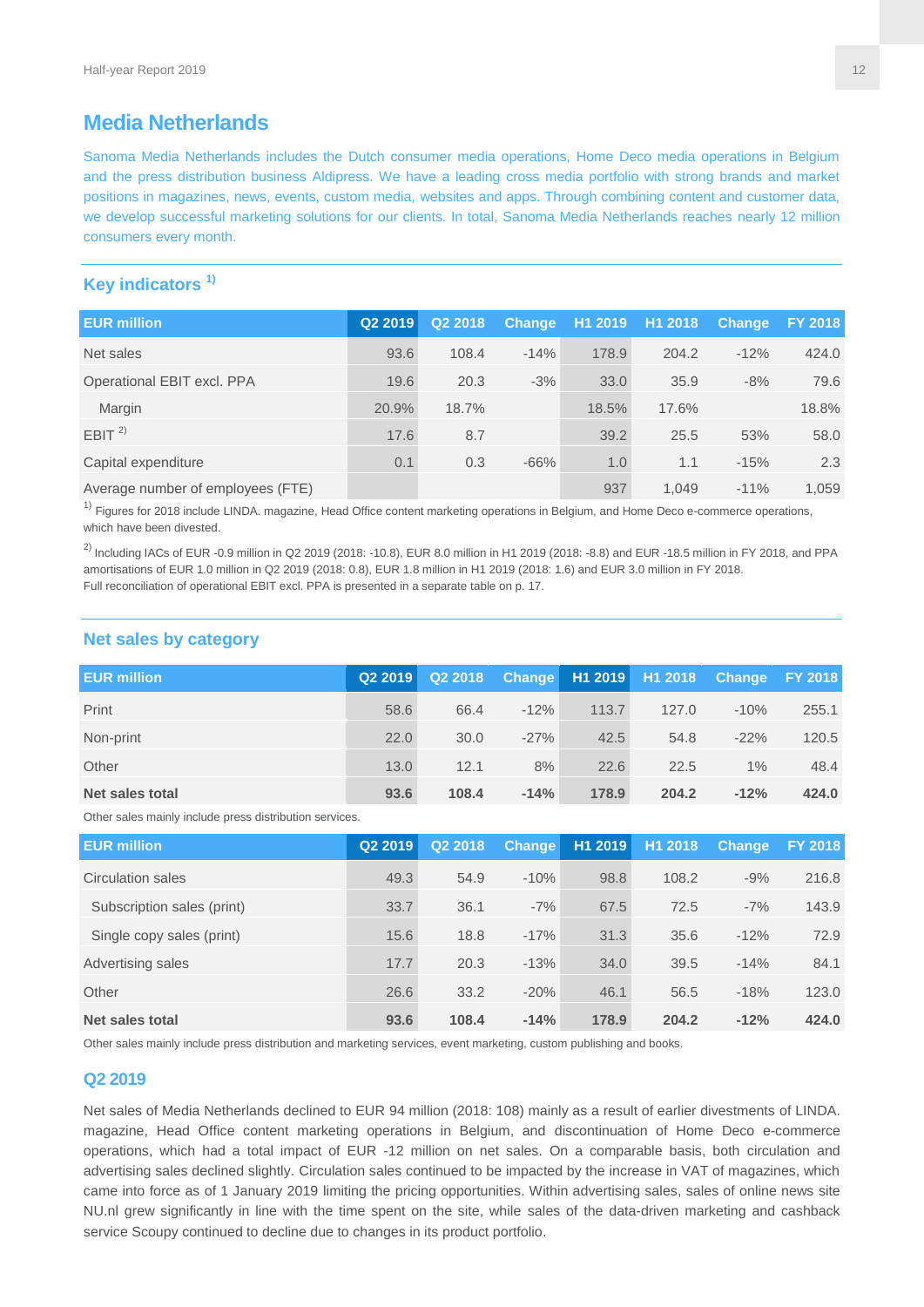Operational earnings were stable, as good cost containment especially on fixed costs offset the impact of net sales decline. Operational EBIT excl. PPA amounted to EUR 20 million (2018: 20), representing a margin of 20.9% (2018: 18.7%).

EBIT improved to EUR 18 million (2018: 9). IACs totalled EUR -1 million (2018: -11) and consisted of IT infrastructure and service costs. PPA amortisations were EUR 1 million (2018: 1).

Capital expenditure totalled EUR 0 million (2018: 0).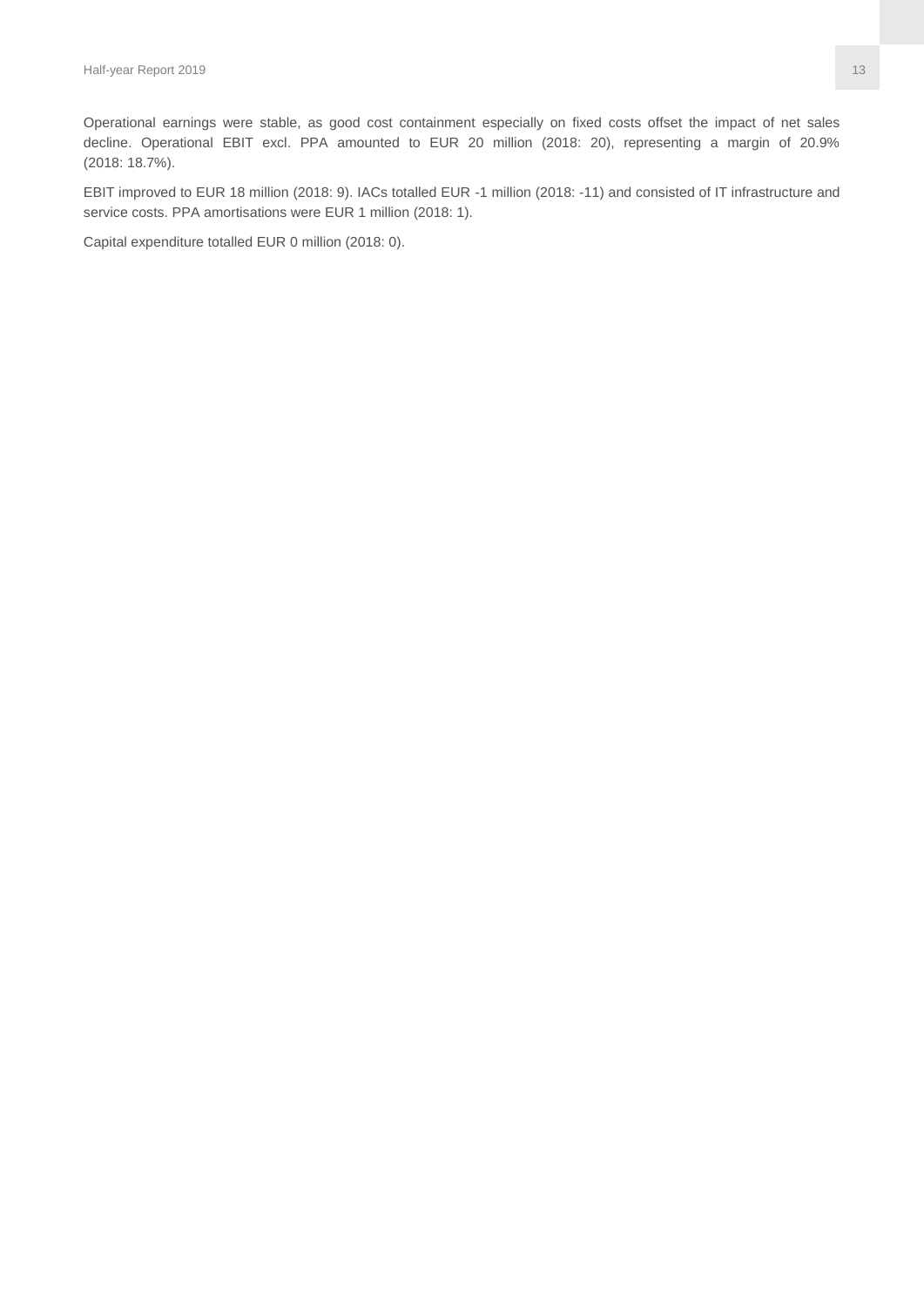#### **Personnel**

In January–June 2019, the average number of employees in full-time equivalents (FTE) employed by the Sanoma Group was 4,365 (2018: 4,420). The average number of employees (FTE) per SBU was as follows: Learning 1,361 (2018: 1,352), Media Finland 1,793 (2018: 1,742), Media Netherlands 937 (2018: 1,049), and Other operations 274 (2018: 277). At the end of June, the number of employees (FTE) of the Group was 4,416 (2018: 4,511). Changes in the number of employees were mainly related to acquisitions and divestments.

Wages, salaries and fees paid to Sanoma's employees, including the expense recognition of share-based payments, amounted to EUR 155 million (2018: 156).

#### **Share capital and shareholders**

At the end of June 2019, Sanoma's registered share capital was EUR 71 million (2018: 71) and the total number of shares was 163,565,663 (2018: 163,565,663), including 549,140 (2018: 161,293) own shares. Own shares represented 0.3% (2018: 0.1%) of all shares and votes. The number of outstanding shares excluding Sanoma's own shares was 163,016,523 (2018: 163,404,370).

In March, Sanoma delivered a total of 512,153 own shares (without consideration and after taxes) as part of its long-term share-based incentive plans.

Sanoma had 20,807 (2018: 20,937) registered shareholders at the end of June 2019.

#### **Share trading and performance**

At the end of June 2019, Sanoma's market capitalisation was EUR 1,384 million (2018: 1,420) with Sanoma's share closing at EUR 8.49 (2018: 8.69). During January–June, the volume-weighted average price of Sanoma's share on Nasdaq Helsinki Ltd. was EUR 8.64 (2018: 9.64), with a low of EUR 7.96 (2018: 8.39) and a high of EUR 9.44 (2018: 11.47).

In January–June, the cumulative value of Sanoma's share turnover on Nasdaq Helsinki Ltd. was EUR 83 million (2018: 201). The trading volume of 10 million shares (2018: 21) equalled an average daily turnover of 78k shares (2018: 168k). The traded shares accounted for some 6% (2018: 13%) of the average number of shares. The cumulative value of Sanoma's share turnover including alternative trading venues was EUR 207 million (2018: 468). In January–June, 57% (2018: 57%) of all trading took place outside Nasdaq Helsinki Ltd. (Source: Fidessa Fragmentation Index, www.fragmentation.fidessa.com).

#### **Decisions of the Annual General Meeting**

Sanoma Corporation's Annual General Meeting (AGM) was held on 27 March 2019 in Helsinki. The meeting adopted the Financial Statements, the Board of Directors' Report and the Auditor's Report for the year 2018 and discharged the members of the Board of Directors as well as the President and CEO from liability for the financial year 2018.

The AGM resolved that a dividend of EUR 0.45 per share shall be paid and a sum of EUR 350,000 be reserved for charitable donations to be used at the Board of Directors' discretion. The dividend shall be paid in two instalments. The first instalment of EUR 0.25 per share was paid to a shareholder who was registered in the shareholders' register of the Company maintained by Euroclear Finland Ltd on the dividend record date 29 March 2019. The payment date for this instalment was 5 April 2019.

The second instalment of EUR 0.20 per share shall be paid in November 2019.The second instalment shall be paid to a shareholder who is registered in the shareholders' register of the Company maintained by Euroclear Finland Ltd on the dividend record date, which, together with the dividend payment date, shall be decided by the Board of Directors in its meeting scheduled for 24 October 2019. The dividend record date would then be on or about 28 October 2019 and the dividend payment date on or about 4 November 2019.

The AGM resolved that the number of the members of the Board of Directors shall be set at nine. Pekka Ala-Pietilä, Antti Herlin, Anne Brunila, Mika Ihamuotila, Nils Ittonen, Denise Koopmans, Rafaela Seppälä and Kai Öistämö were re-elected as members, and Sebastian Langenskiöld was elected as a new member of the Board of Directors. Pekka Ala-Pietilä was elected as the Chairman of the Board and Antti Herlin as the Vice Chairman. The term of all the Board members ends at the end of the AGM 2020. The remuneration payable to the members of the Board of Directors shall remain as before.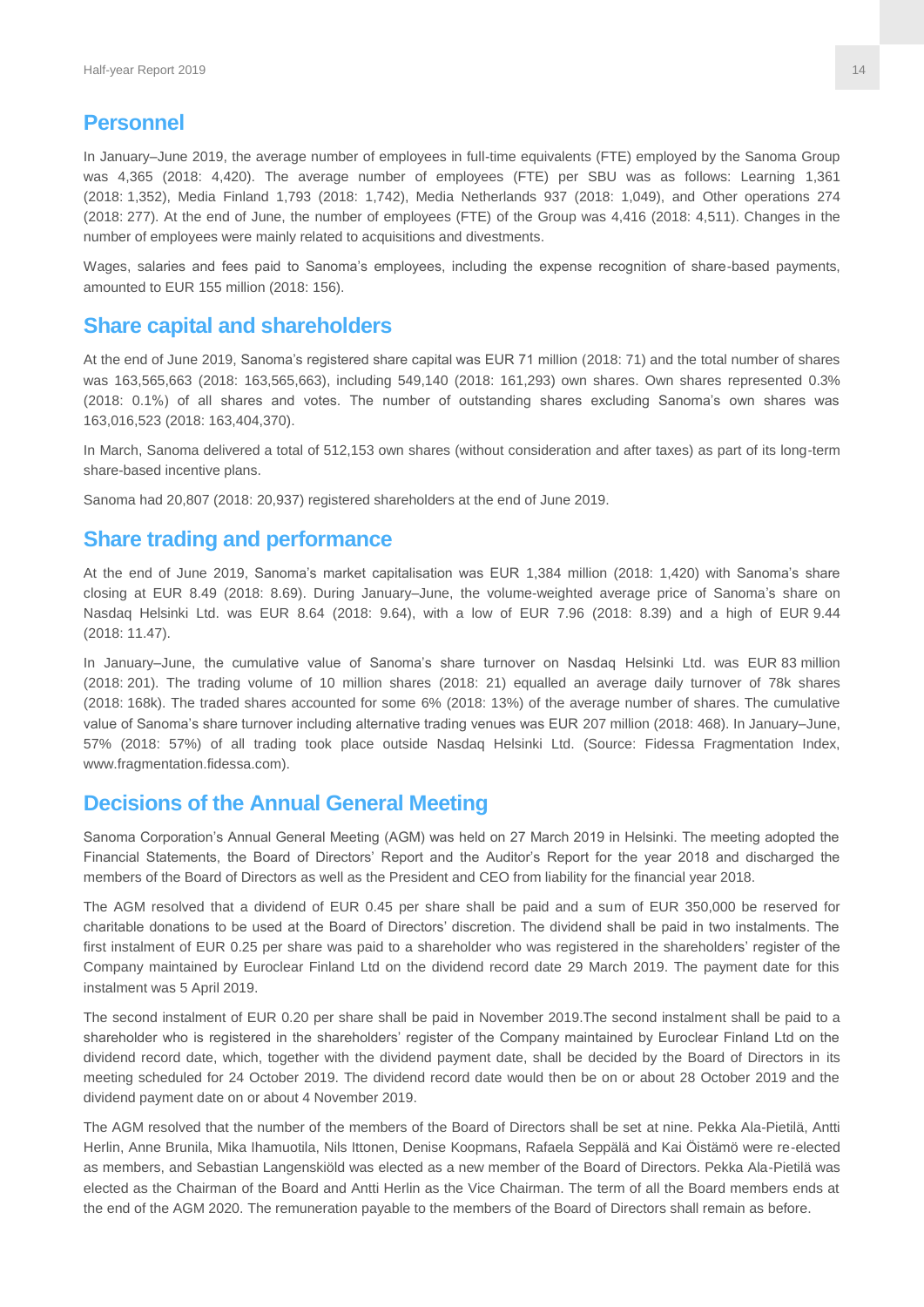The AGM appointed audit firm PricewaterhouseCoopers Oy as the auditor of the Company with Samuli Perälä, Authorised Public Accountant, as the auditor with principal responsibility. The Auditor shall be reimbursed against invoice approved by the Company.

The AGM authorised the Board of Directors to decide on the repurchase of a maximum of 16,000,000 of the Company's own shares (approx. 9.8% of all shares of the Company) in one or several instalments. Own shares shall be repurchased with funds from the Company's unrestricted shareholders' equity, and the repurchases shall reduce funds available for distribution of profits. The authorisation will be valid until 30 June 2020 and it terminates the corresponding authorisation granted by the AGM 2018.

The AGM authorised the Board of Directors to decide on issuance of new shares and the conveyance of the Company's own shares held by the Company (treasury shares) and the issuance of option rights and other special rights entitling to shares as specified in Chapter 10, Section 1 of the Finnish Limited Liability Companies Act. Option rights and other special rights entitling to shares as specified in Chapter 10, Section 1 of the Finnish Limited Liability Companies Act may not be granted as part of the Company's incentive programme. The Board will be entitled to decide on the issuance of a maximum of 18,000,000 new shares as well as conveyance of a maximum of 5,000,000 treasury shares held by the Company in one or several instalments. The issuance of shares, the conveyance of treasury shares and the granting of option rights and other special rights entitling to shares may be done in deviation from the shareholders' pre-emptive right (directed issue). The authorisation will be valid until 30 June 2020 and it will replace the authorisation to decide on issuance of shares, option rights and other special rights entitling to shares which was granted to the Board of Directors by the Annual General Meeting on 12 April 2016.

### **Seasonal fluctuation**

The net sales and results of media businesses are particularly affected by the development of advertising. Advertising sales are influenced, for example, by the number of newspaper and magazine issues published each quarter, which varies annually. TV advertising in Finland is usually strongest in the second and fourth quarters. The events business in Finland, strengthened by acquisitions, is focused on the second and third quarters. Learning accrues most of its net sales and results during the second and third quarters. Seasonal business fluctuations influence the Group's net sales and EBIT, with the first quarter traditionally being clearly the smallest one for both.

#### **Significant near-term risks and uncertainties**

General business risks associated with media and learning industries relate to developments in media advertising, consumer spending and public and private education spend. The volume of media advertising in specific is sensitive to overall economic development and consumer confidence. The general economic conditions in Sanoma's operating countries and overall industry trends could influence Sanoma's business activities and operational performance. Changes in taxation applied to Sanoma's products and services in its operating countries may have an impact on their demand.

Many of Sanoma's identified strategic risks relate to changes in customer preferences, which apply not only to the changes in consumer behaviour, but also to the direct and indirect impacts on the behaviour of business-to-business customers. The driving forces behind these changes are the on-going digitisation and mobilisation and the decrease of viewing time of free-to-air TV. Sanoma takes actions in all its strategic business units to respond to these challenges. With regard to changing customer preferences, digitisation and mobilisation, new entrants might be able to better utilise these changes and therefore gain market share from Sanoma's established businesses.

Sanoma's strategic aim is to grow through acquisitions. In M&A, the key risks may relate to the availability of potential M&A targets, suitability of timing, transaction process, integration of the acquired business, retention of key personnel, or achievement of the targets set.

Privacy and data protection are an integral part of Sanoma's business. Risks related to data security become more relevant as digital business is growing. Sanoma has invested in data security related technologies and runs a Group-wide privacy programme to ensure that employees know how to apply data security and privacy practices in their daily work. Regulatory changes regarding the use of subscriber and customer data could have a negative impact on Sanoma's ability to acquire subscribers for its content and to utilise data in its business.

Sanoma faces political risks in particular in Poland, where legislative changes can have significant impacts on the learning business. Changes in the Digital Single Market Initiative, approved by the EU Commission in the end of March 2019, could have a significant impact on Sanoma's cost efficient access to high quality TV content for the Finnish market.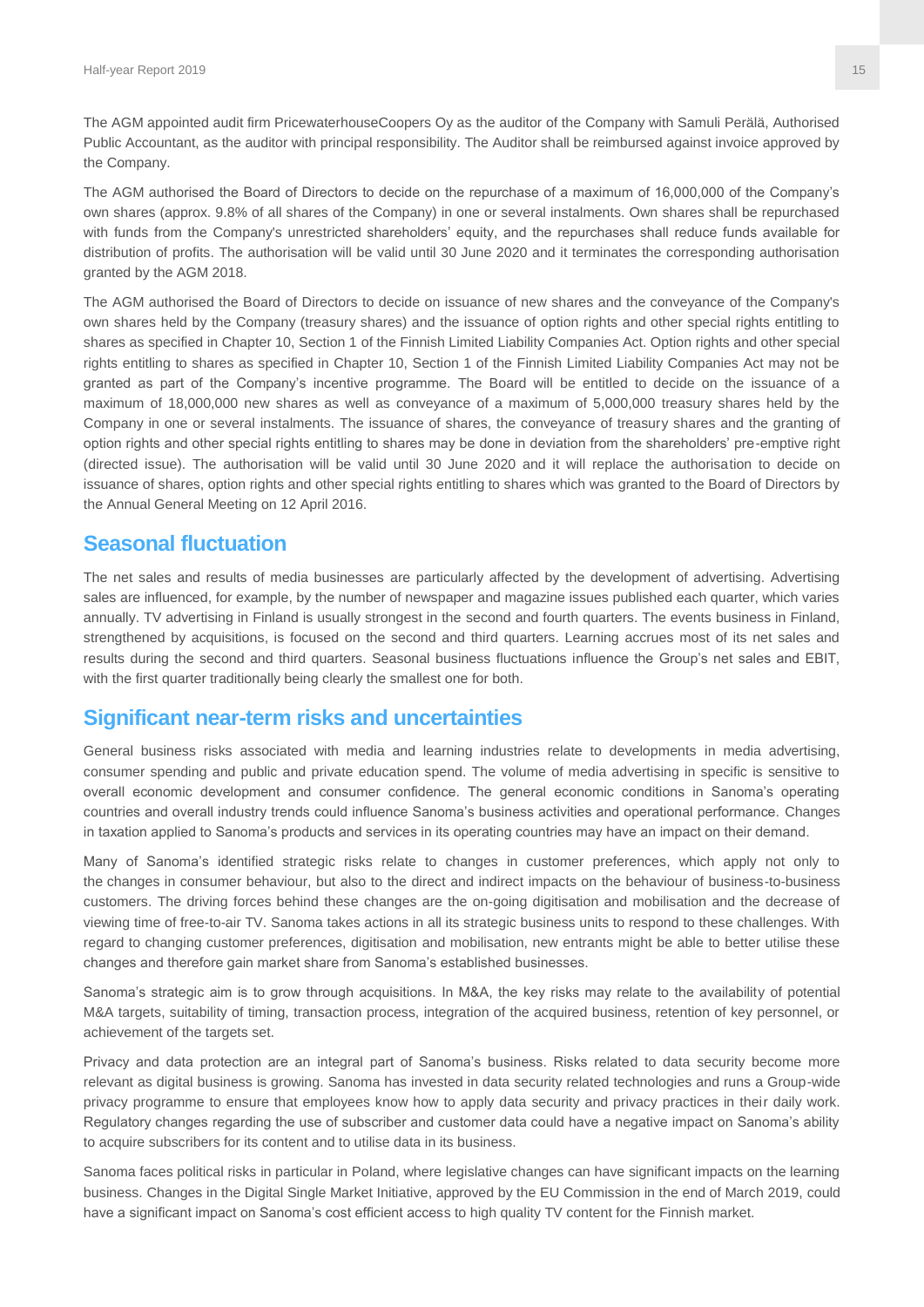Sanoma's financial risks include interest rate, currency, liquidity and credit risks. Other risks include risks related to equity and impairment of assets.

Sanoma's consolidated balance sheet included EUR 1,158 million (2018: 1,193) of goodwill, immaterial rights and other intangible assets at the end of June 2019. Most of this is related to media operations in the Netherlands. In accordance with IFRS, instead of goodwill being amortised regularly, it is tested for impairment on an annual basis, or whenever there is any indication of impairment. Changes in business fundamentals could lead to further impairment, thus impacting Sanoma's equity-related ratios.

More information on Sanoma's most significant risks and uncertainty factors and the main principles of risk management is available in the Report of the Board of Directors, Financial Statements and Corporate Governance Statement for 2018 on www.sanoma.com/investors.

### **Financial reporting 2019**

Sanoma will publish the following financial report during 2019:

Interim Report 1 January–30 September 2019 Friday, 25 October, approx. at 8:30

Helsinki, 24 July 2019

Board of Directors Sanoma Corporation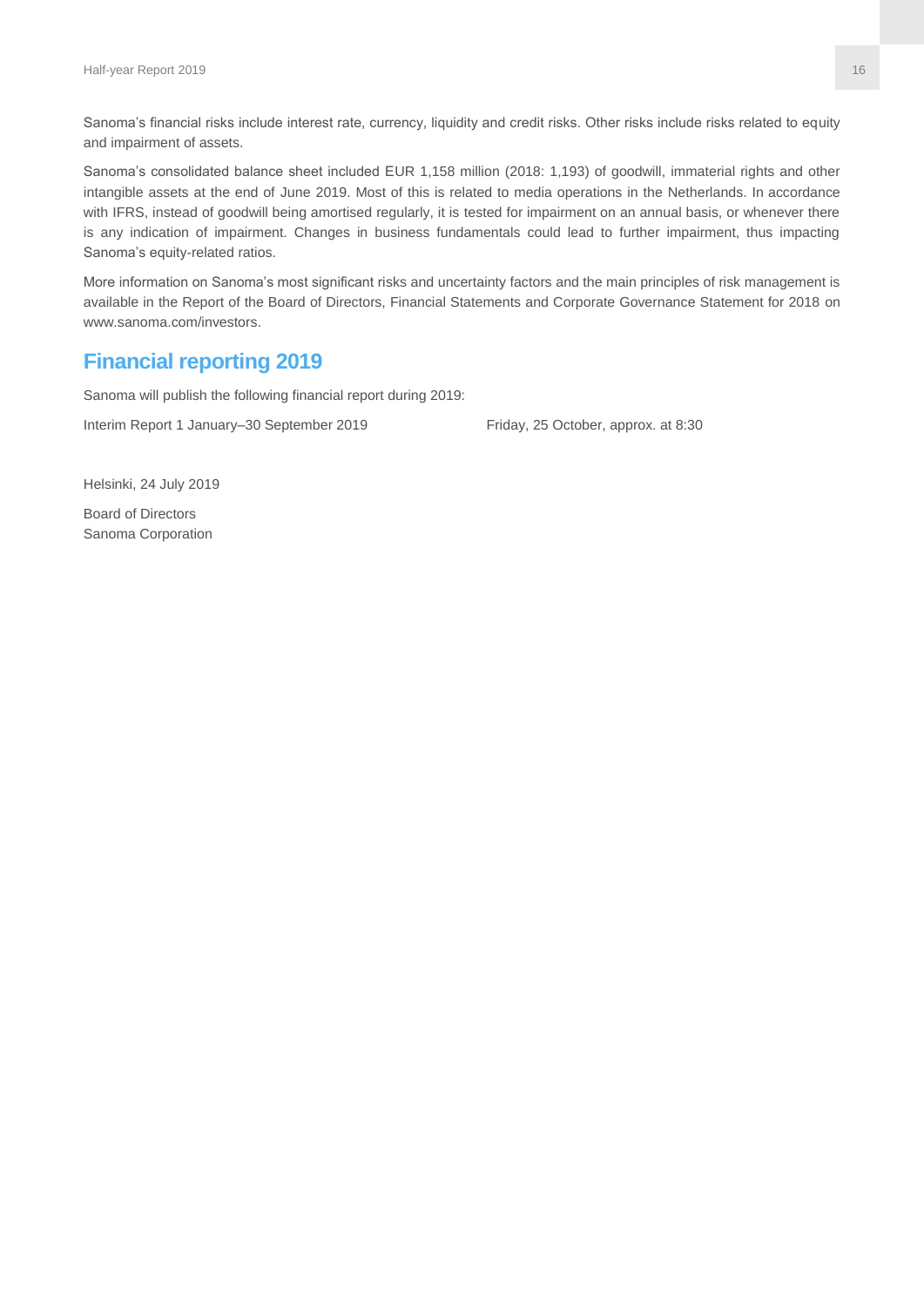### **Reconciliation of operational EBIT excl. PPA**

| <b>EUR million</b>                                                                     | Q2 2019 | Q2 2018 | H1 2019 | H1 2018 | FY 2018 |
|----------------------------------------------------------------------------------------|---------|---------|---------|---------|---------|
| <b>EBIT</b>                                                                            | 72.7    | 70.6    | 84.6    | 79.0    | 168.5   |
|                                                                                        |         |         |         |         |         |
| <b>ITEMS AFFECTING COMPARABILITY (IACs) AND</b><br><b>PPA AMORTISATIONS</b>            |         |         |         |         |         |
| Learning                                                                               |         |         |         |         |         |
| Restructuring expenses                                                                 | $-1.1$  | $-1.3$  | $-2.2$  | $-1.6$  | $-5.1$  |
| PPA amortisations                                                                      | $-0.8$  | $-0.8$  | $-1.7$  | $-1.7$  | $-3.4$  |
| <b>Media Finland</b>                                                                   |         |         |         |         |         |
| Capital gains/losses                                                                   |         | 2.3     |         | 2.3     | 2.3     |
| Restructuring expenses                                                                 | $-3.6$  | $-0.3$  | $-6.7$  | $-1.8$  | $-9.4$  |
| PPA amortisations                                                                      | $-1.1$  | $-0.7$  | $-2.2$  | $-1.2$  | $-3.2$  |
| <b>Media Netherlands</b>                                                               |         |         |         |         |         |
| Capital gains/losses                                                                   |         |         | 10.8    |         | $-2.7$  |
| Restructuring expenses                                                                 | $-0.9$  | $-10.8$ | $-2.8$  | $-8.8$  | $-19.4$ |
| <b>Others</b>                                                                          |         |         |         |         |         |
| Settlement of Belgian defined benefit pension plan                                     |         |         |         |         | 3.6     |
| PPA amortisations                                                                      | $-1.0$  | $-0.8$  | $-1.8$  | $-1.6$  | $-3.0$  |
| <b>Other companies</b>                                                                 |         |         |         |         |         |
| Capital gains/losses                                                                   | 0.5     | 1.0     | 0.5     | 1.0     | 2.7     |
| Restructuring expenses                                                                 | 0.0     | 0.0     | $-0.2$  | $-0.1$  | $-0.1$  |
| <b>ITEMS AFFECTING COMPARABILITY (IACs) AND</b><br><b>PPA AMORTISATIONS TOTAL</b>      | $-8.1$  | $-11.6$ | $-6.3$  | $-13.5$ | $-37.7$ |
|                                                                                        |         |         |         |         |         |
| <b>OPERATIONAL EBIT EXCL. PPA</b>                                                      | 80.8    | 82.2    | 90.9    | 92.4    | 206.2   |
|                                                                                        |         |         |         |         |         |
| Capital gains/losses                                                                   |         |         | 1.0     |         |         |
| Impairments                                                                            |         |         | $-1.1$  |         | $-0.7$  |
| <b>ITEMS AFFECTING COMPARABILITY (IACs) IN</b><br><b>FINANCIAL INCOME AND EXPENSES</b> |         |         | $-0.2$  |         | $-0.7$  |
|                                                                                        |         |         |         |         |         |
| Capital gains/losses <sup>1)</sup>                                                     |         | 33.0    |         | 33.0    | 33.0    |
| Impairments                                                                            |         | $-0.4$  |         | $-0.4$  | $-0.4$  |
| Restructuring expenses                                                                 |         | $-3.2$  |         | $-20.9$ | $-20.9$ |
| <b>Others</b>                                                                          |         |         |         | 3.6     | 3.6     |
| <b>ITEMS AFFECTING COMPARABILITY (IACs) IN</b><br><b>DISCONTINUED OPERATIONS</b>       |         | 29.4    |         | 15.3    | 15.3    |

<sup>1)</sup> In 2018, the capital gain of EUR 33.0 million was related to the divestment of Belgian women's magazine portfolio.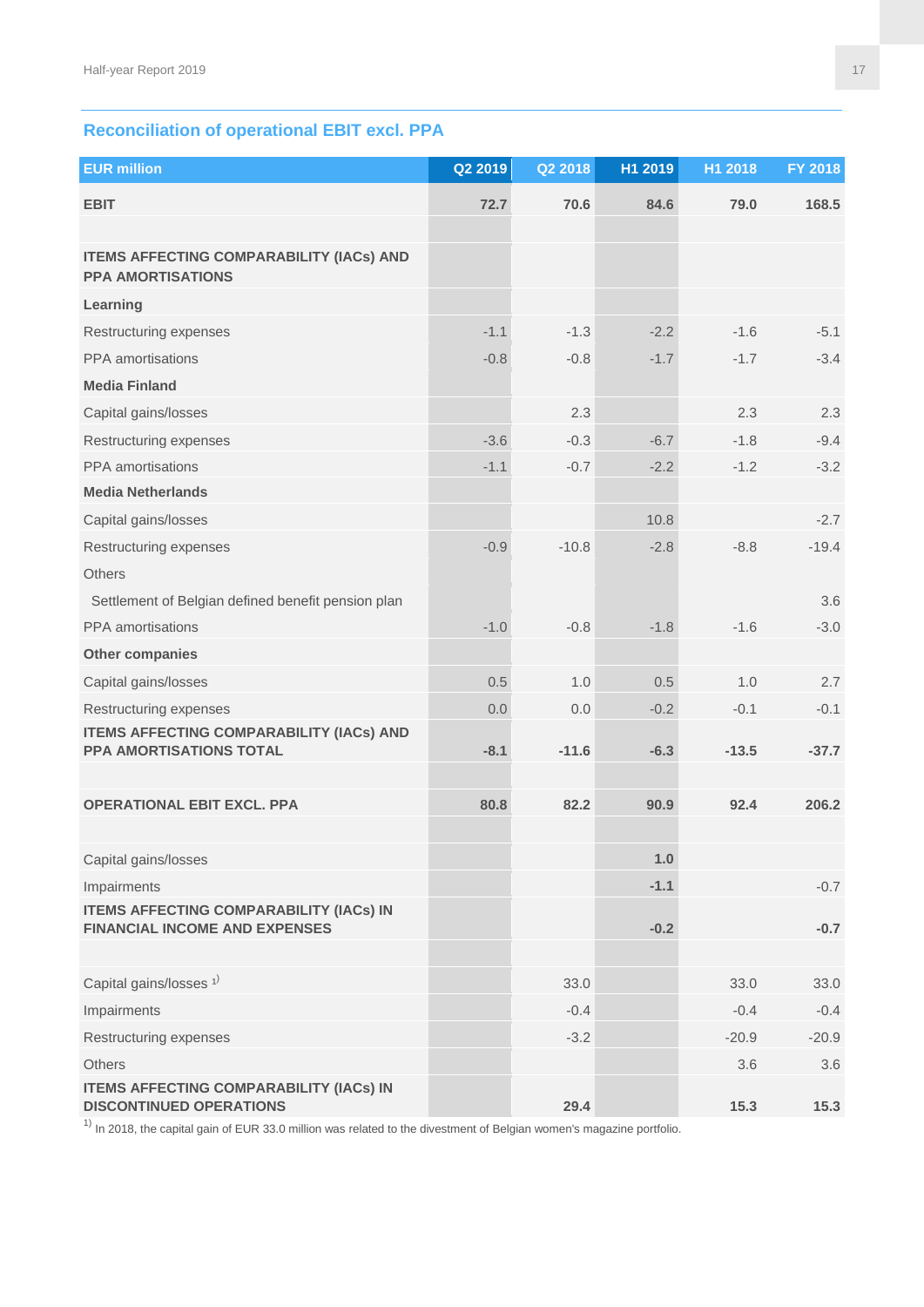### **Reconciliation of operational EPS**

| <b>EUR million</b>                                                                | Q2 2019 | Q2 2018                                                     | H1 2019 | H1 2018 | <b>FY 2018</b> |
|-----------------------------------------------------------------------------------|---------|-------------------------------------------------------------|---------|---------|----------------|
| Result for the period attributable to the equity<br>holders of the Parent Company | 50.0    | 67.3                                                        | 57.3    | 61.9    | 124.2          |
| Items affecting comparability <sup>1)</sup>                                       | 4.1     | $-12.4$                                                     | $-1.7$  | $-2.6$  | 13.2           |
| Operational result for the period attributable to<br>the equity holders           | 54.0    | 54.9                                                        | 55.6    | 59.3    | 137.4          |
|                                                                                   |         |                                                             |         |         |                |
| Adjusted average number of shares                                                 |         | 163,016,523 163,404,370 162,849,578 163,353,771 163,084,958 |         |         |                |
| <b>Operational EPS</b>                                                            | 0.33    | 0.34                                                        | 0.34    | 0.36    | 0.84           |

<sup>1)</sup> When calculating operational earnings per share, the tax effect and the non-controlling interests' share of the items affecting comparability have been deducted.

### **Reconciliation of interest-bearing net debt**

| <b>EUR million</b>                | 30 Jun 2019 | 30 Jun 2018 | 31 Dec 2018 |
|-----------------------------------|-------------|-------------|-------------|
| Non-current financial liabilities | 166.2       | 199.4       | 4.3         |
| Current financial liabilities     | 440.5       | 307.5       | 352.4       |
| Cash and cash equivalents         | $-28.7$     | $-34.1$     | $-18.8$     |
| Interest-bearing net debt         | 578.0       | 472.8       | 337.8       |

In 2019, net debt has increased as a consequence of applying the IFRS 16 Leases standard.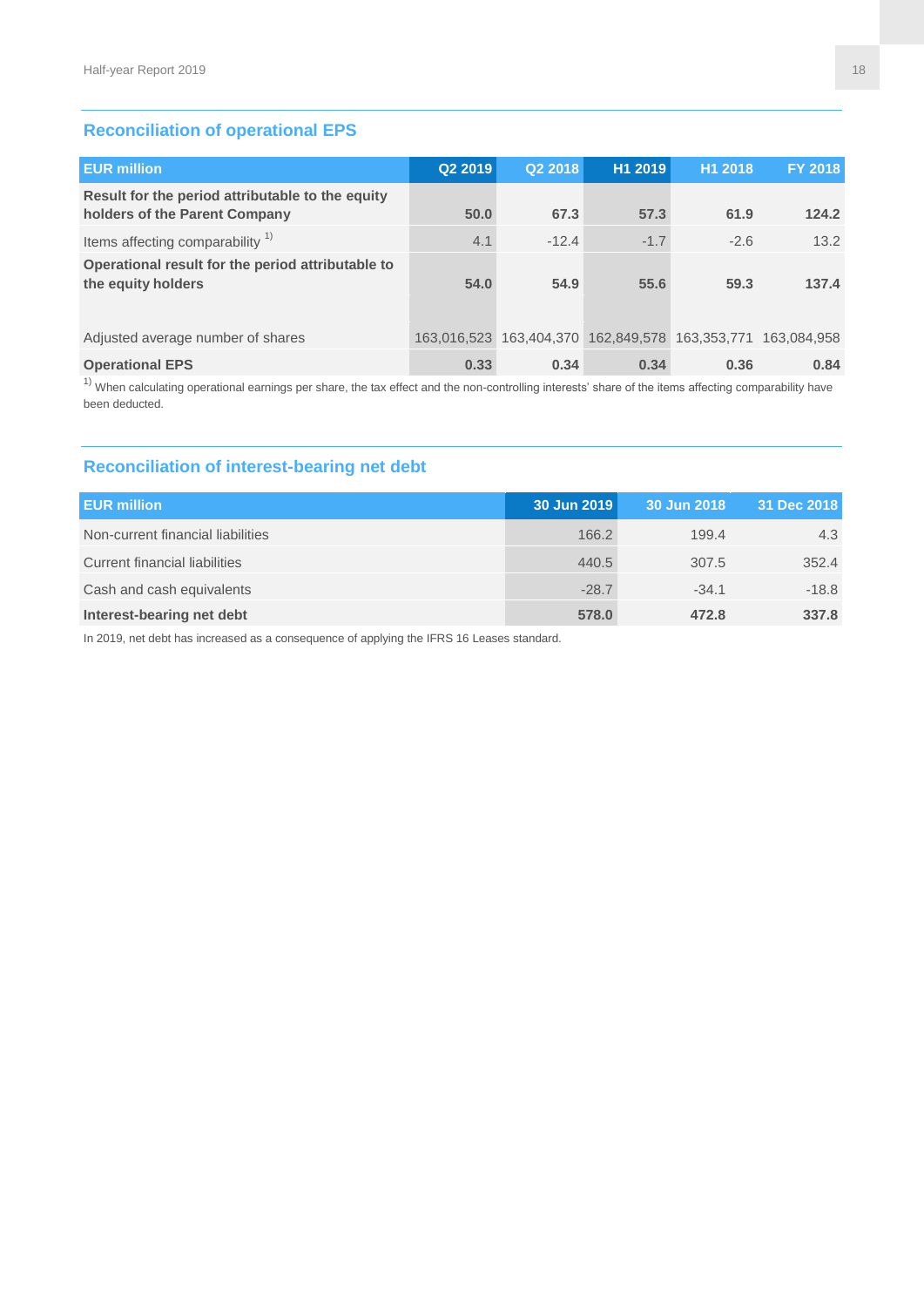### **Income statement by quarter**

| <b>EUR million</b>                                                                         | Q1 2019           | Q2 2019  | Q1 2018 | Q2 2018  | Q3 2018  | Q4 2018  | FY 2018  |
|--------------------------------------------------------------------------------------------|-------------------|----------|---------|----------|----------|----------|----------|
| <b>NET SALES</b>                                                                           | 248.2             | 353.4    | 261.6   | 362.9    | 393.0    | 298.0    | 1,315.4  |
| Other operating income                                                                     | 14.9              | 5.4      | 6.2     | 9.0      | 6.4      | 7.9      | 29.6     |
| Materials and services                                                                     | $-85.5$           | $-117.5$ | $-88.3$ | $-119.0$ | $-152.2$ | $-106.8$ | $-466.4$ |
| Employee benefit expenses                                                                  | $-77.9$           | $-77.1$  | $-77.7$ | $-78.5$  | $-71.2$  | $-88.6$  | $-316.0$ |
| Other operating expenses                                                                   | $-52.0$           | $-52.6$  | $-58.3$ | $-72.0$  | $-61.4$  | $-76.4$  | $-268.1$ |
| Share of results in joint ventures                                                         | 1.0               | 1.2      | 1.0     | 1.0      | 1.4      | 1.5      | 4.8      |
| Depreciation, amortisation and impairment losses                                           | $-36.9$           | $-40.1$  | $-36.2$ | $-32.7$  | $-26.9$  | $-35.0$  | $-130.8$ |
| <b>EBIT</b>                                                                                | 11.9              | 72.7     | 8.4     | 70.6     | 88.9     | 0.6      | 168.5    |
| Share of results in associated companies                                                   | $-0.1$            | 0.0      | 0.1     | $-0.1$   | 0.0      | 0.0      | $-0.1$   |
| Financial income                                                                           | 1.5               | 0.5      | 1.2     | 2.2      | 0.5      | 1.2      | 5.1      |
| Financial expenses                                                                         | $-6.2$            | $-6.1$   | $-4.5$  | $-8.0$   | $-5.4$   | -4.6     | $-22.5$  |
| <b>RESULT BEFORE TAXES</b>                                                                 | 7.1               | 67.1     | 5.1     | 64.8     | 84.0     | $-2.8$   | 151.1    |
| Income taxes                                                                               | 0.2               | $-17.1$  | $-1.5$  | $-18.4$  | $-16.4$  | $-2.1$   | $-38.4$  |
| <b>RESULT FOR THE PERIOD FROM CONTINUING</b>                                               |                   |          |         |          |          |          |          |
| <b>OPERATIONS</b>                                                                          | 7.3               | 50.0     | 3.6     | 46.4     | 67.6     | $-5.0$   | 112.7    |
| <b>DISCONTINUED OPERATIONS</b>                                                             |                   |          |         |          |          |          |          |
| Result for the period from discontinued operations                                         |                   |          | $-8.7$  | 21.6     |          |          | 12.9     |
| <b>RESULT FOR THE PERIOD</b>                                                               | 7.3               | 50.0     | $-5.1$  | 68.0     | 67.6     | $-5.0$   | 125.6    |
| Result from continuing operations attributable to:                                         |                   |          |         |          |          |          |          |
| Equity holders of the Parent Company                                                       | 7.4               | 50.0     | 3.2     | 45.7     | 67.1     | $-4.7$   | 111.3    |
| Non-controlling interests                                                                  | 0.0               | 0.1      | 0.4     | 0.7      | 0.6      | $-0.3$   | 1.3      |
| Result from discontinued operations attributable<br>to:                                    |                   |          |         |          |          |          |          |
| Equity holders of the Parent Company                                                       |                   |          | $-8.7$  | 21.6     |          |          | 12.9     |
| Non-controlling interests                                                                  |                   |          |         |          |          |          |          |
| <b>Result attributable to:</b>                                                             |                   |          |         |          |          |          |          |
| Equity holders of the Parent Company                                                       | 7.4               | 50.0     | $-5.4$  | 67.3     | 67.1     | -4.7     | 124.2    |
| Non-controlling interests                                                                  | 0.0               | 0.1      | 0.4     | 0.7      | 0.6      | $-0.3$   | 1.3      |
| Earnings per share for result attributable to the<br>equity holders of the Parent Company: |                   |          |         |          |          |          |          |
| Earnings per share, EUR, continuing operations                                             | 0.05              | 0.31     | 0.02    | 0.28     | 0.41     | $-0.03$  | 0.68     |
| Diluted earnings per share, EUR, continuing<br>operations                                  | 0.05              | 0.31     | 0.02    | 0.28     | 0.41     | $-0.03$  | 0.68     |
| Earnings per share, EUR, discontinued operations                                           |                   |          | $-0.05$ | 0.13     |          |          | 0.08     |
| Diluted earnings per share, EUR, discontinued<br>operations                                | $\qquad \qquad -$ |          | $-0.05$ | 0.13     |          |          | 0.08     |
| Earnings per share, EUR                                                                    | 0.05              | 0.31     | $-0.03$ | 0.41     | 0.41     | $-0.03$  | 0.76     |
| Diluted earnings per share, EUR                                                            | 0.05              | 0.31     | $-0.03$ | 0.41     | 0.41     | $-0.03$  | 0.76     |

Belgian women's magazine portfolio was included in Discontinued operations in 2018.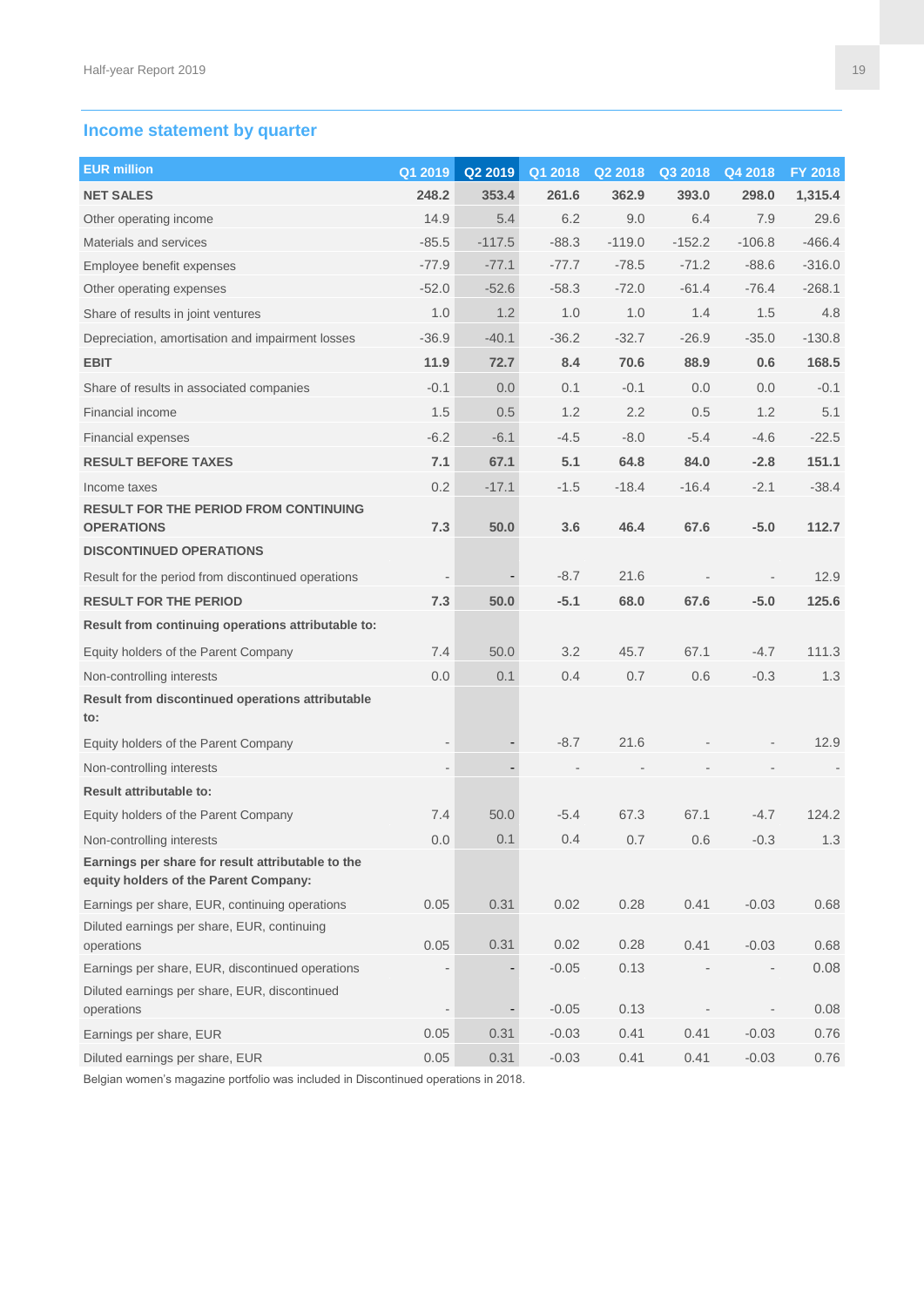### **Net sales by SBU**

| <b>EUR million</b>               |        |        |        |        |        | Q1 2019 Q2 2019 Q1 2018 Q2 2018 Q3 2018 Q4 2018 FY 2018 |         |
|----------------------------------|--------|--------|--------|--------|--------|---------------------------------------------------------|---------|
| Learning                         | 31.4   | 105.4  | 28.9   | 108.3  | 136.3  | 39.8                                                    | 313.3   |
| Media Finland                    | 131.6  | 154.5  | 137.0  | 146.2  | 150.7  | 144.5                                                   | 578.5   |
| Media Netherlands                | 85.3   | 93.6   | 95.8   | 108.4  | 106.0  | 113.8                                                   | 424.0   |
| Other companies and eliminations | $-0.1$ | $-0.1$ | $-0.1$ | $-0.1$ | $-0.1$ | $-0.2$                                                  | $-0.4$  |
| <b>Total</b>                     | 248.2  | 353.4  | 261.6  | 362.9  | 393.0  | 298.0                                                   | 1,315.4 |

### **EBIT by SBU**

| <b>EUR million</b>               |         | Q1 2019 Q2 2019 Q1 2018 Q2 2018 Q3 2018 Q4 2018 FY 2018 |         |        |        |         |        |
|----------------------------------|---------|---------------------------------------------------------|---------|--------|--------|---------|--------|
| Learning                         | $-18.2$ | 41.3                                                    | $-18.4$ | 42.4   | 52.1   | $-20.0$ | 56.1   |
| Media Finland                    | 10.0    | 15.4                                                    | 11.6    | 20.5   | 19.8   | 9.9     | 61.8   |
| Media Netherlands                | 21.5    | 17.6                                                    | 16.9    | 8.7    | 19.1   | 13.4    | 58.0   |
| Other companies and eliminations | $-1.4$  | $-1.7$                                                  | $-1.7$  | $-0.9$ | $-2.1$ | $-2.7$  | $-7.4$ |
| <b>Total</b>                     | 11.9    | 72.7                                                    | 8.4     | 70.6   | 88.9   | 0.6     | 168.5  |

# **Operational EBIT excl. PPA by SBU**

| <b>EUR million</b>               |         | Q1 2019 Q2 2019 Q1 2018 Q2 2018 Q3 2018 Q4 2018 FY 2018 |         |        |        |         |         |
|----------------------------------|---------|---------------------------------------------------------|---------|--------|--------|---------|---------|
| Learning                         | $-16.3$ | 43.3                                                    | $-17.2$ | 44.5   | 54.2   | $-16.9$ | 64.6    |
| Media Finland                    | 14.2    | 20.1                                                    | 13.5    | 19.3   | 22.1   | 17.1    | 72.0    |
| Media Netherlands                | 13.4    | 19.6                                                    | 15.6    | 20.3   | 19.3   | 24.4    | 79.6    |
| Other companies and eliminations | $-1.3$  | $-2.2$                                                  | $-1.7$  | $-1.9$ | $-2.1$ | $-4.3$  | $-10.0$ |
| <b>Total</b>                     | 10.1    | 80.8                                                    | 10.3    | 82.2   | 93.6   | 20.2    | 206.2   |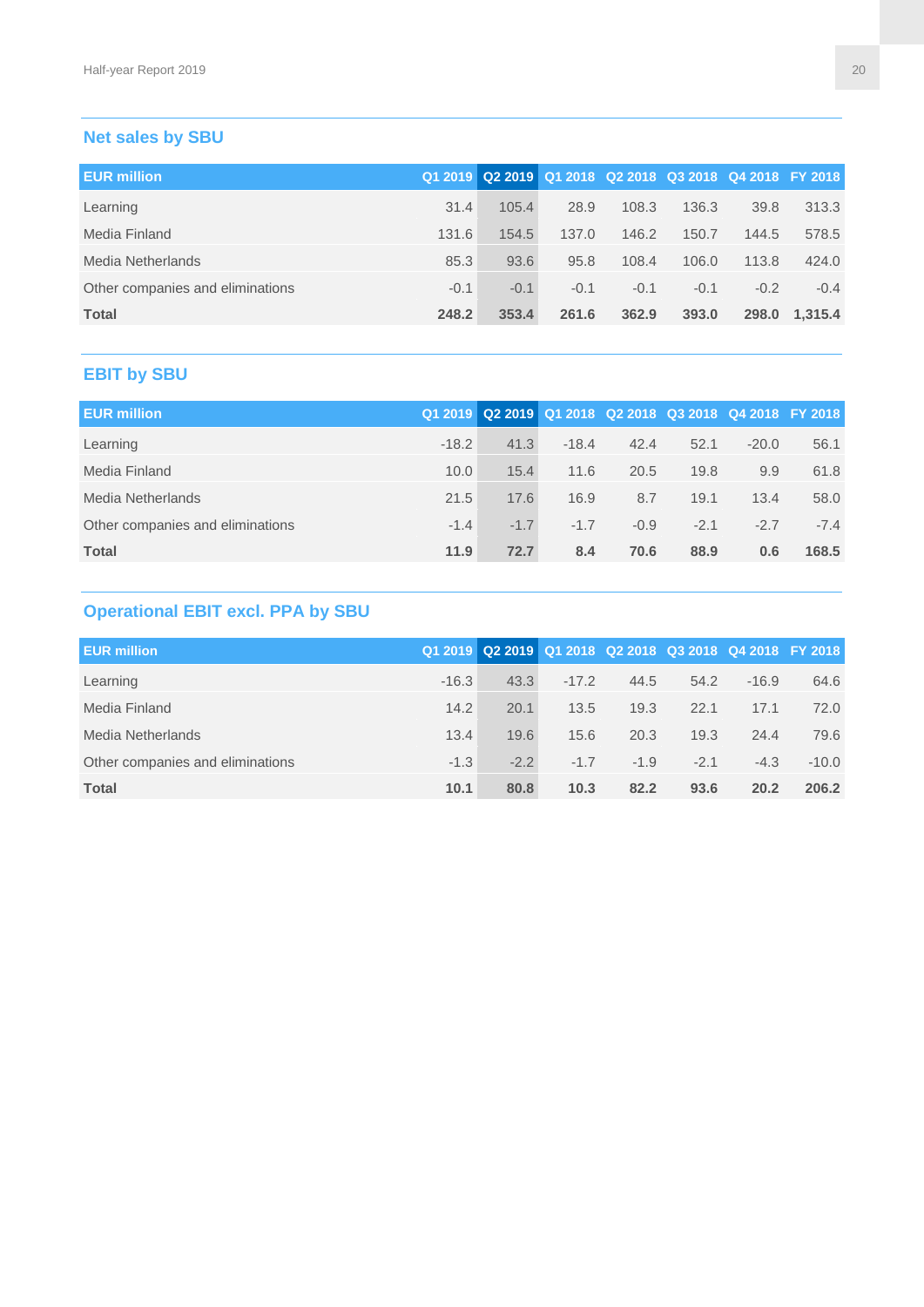### **Interim report (unaudited)**

#### **Accounting policies**

Sanoma Group prepares its Interim Report in accordance with IAS 34 'Interim Financial Reporting' while adhering to related IFRS standards and interpretations applicable within the EU on 30 June 2019. The accounting policies of the Interim Report, the definitions of key indicators as well as the explanations of use and definitions of Alternative Performance Measures (APMs) are presented on the Sanoma website at Sanoma.com. All figures have been rounded and consequently the sum of individual figures can deviate from the presented sum figure. Key figures have been calculated using exact figures.

#### **Applied new and amended standards**

**IFRS 16 Leases (effective for financial periods beginning on or after 1 January 2019).** Sanoma adopted the new IFRS 16 Leases standard as of 1 January 2019. IFRS 16 provides a single lessee accounting model, requiring lessees to recognise assets and liabilities for all leases unless the lease term is 12 months or less or the underlying asset has a low value. Lessors continue to classify leases as operating or finance leases. Group's lease contracts are mostly related to leased premises and leased cars.

Leases of property, plant and equipment, where the Group is the lessee, are recognised as assets and liabilities for the lease term. Such an asset is recorded at the commencement of the lease term based on the estimated present value of the underlying minimum lease payments or, if lower, the fair value of the leased asset. The asset is depreciated during the lease term or, if shorter, during its useful life.

The lease liability is valued at the present value of the unpaid rents at the valuation date (commencement date of the lease). Rental costs include fixed rents and variable rents that depend on changes in the index or price level specified in the agreement. Other variable rents included in the lease are treated as an expense for the period. Rents are discounted at the internal rate of the lease. If the internal rate is not readily determinable, the company's additional credit interest rate is used.

In income statement leasing costs are classified as depreciation and interest. Lease payments are apportioned between the interest expenses and the repayment of lease liabilities. In cash flow the cash payments for the interest portion of the lease liability are presented in cash flow from operations. Cash payments for the principal portion of the lease liability are shown in cash flow from financing. The right-of-use assets and lease liabilities are presented separately in the balance sheet. The cash payments for the principal portion of the lease liability, which are paid in the next 12 months, are shown in current lease liabilities in balance sheet.

Sanoma applies the exemption for short-term leases and for leases for which underlying asset is of low value and continues to recognise those leases as an expense. In cash flow short-term lease payments and payments for leases of low-value assets are included in cash flow from operations.

Sanoma applies the modified retrospective method and consequently the comparative financials have not been restated. The effect of applying IFRS 16 was recognized in 1 January 2019 opening balance sheet. As a consequence of applying the standard, lease assets increased by EUR 183.9 million and lease liabilities by EUR 191.6 million. The application of the standard had no impact on retained earnings.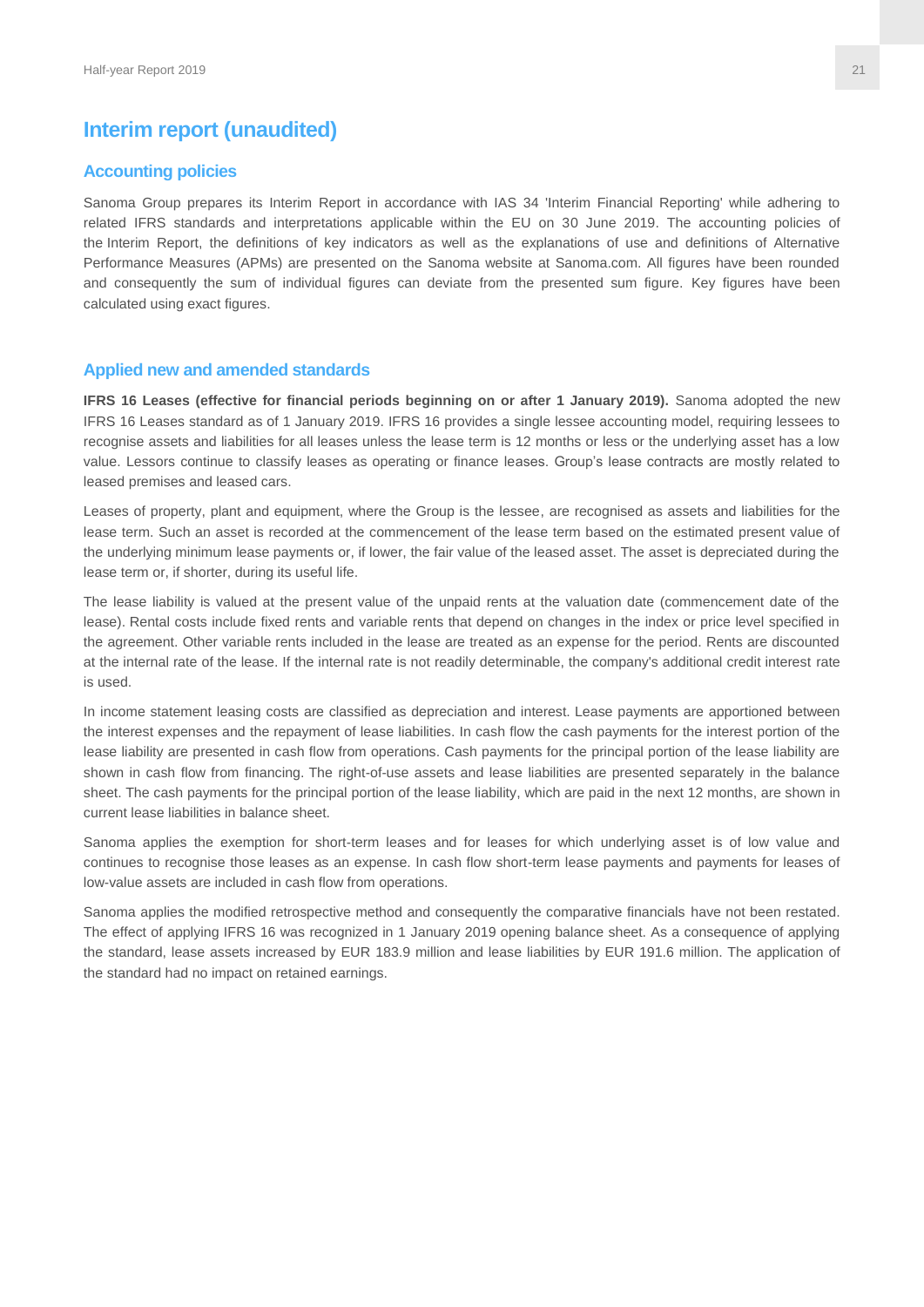### **Consolidated income statement**

| <b>EUR</b> million                                                                         | Q2 2019  | Q2 2018  | H1 2019  | H1 2018  | FY 2018  |
|--------------------------------------------------------------------------------------------|----------|----------|----------|----------|----------|
| <b>NET SALES</b>                                                                           | 353.4    | 362.9    | 601.6    | 624.5    | 1,315.4  |
| Other operating income                                                                     | 5.4      | 9.0      | 20.3     | 15.2     | 29.6     |
| Materials and services                                                                     | $-117.5$ | $-119.0$ | $-202.9$ | $-207.4$ | $-466.4$ |
| Employee benefit expenses                                                                  | $-77.1$  | $-78.5$  | $-155.0$ | $-156.2$ | $-316.0$ |
| Other operating expenses                                                                   | $-52.6$  | $-72.0$  | $-104.6$ | $-130.3$ | $-268.1$ |
| Share of results in joint ventures                                                         | 1.2      | 1.0      | 2.2      | 2.0      | 4.8      |
| Depreciation, amortisation and impairment losses                                           | $-40.1$  | $-32.7$  | $-77.0$  | $-68.9$  | $-130.8$ |
| <b>EBIT</b>                                                                                | 72.7     | 70.6     | 84.6     | 79.0     | 168.5    |
| Share of results in associated companies                                                   | 0.0      | $-0.1$   | $-0.1$   | 0.0      | $-0.1$   |
| Financial income                                                                           | 0.5      | 2.2      | 2.0      | 3.4      | 5.1      |
| Financial expenses                                                                         | $-6.1$   | $-8.0$   | $-12.3$  | $-12.5$  | $-22.5$  |
| <b>RESULT BEFORE TAXES</b>                                                                 | 67.1     | 64.8     | 74.3     | 69.9     | 151.1    |
| Income taxes                                                                               | $-17.1$  | $-18.4$  | $-16.9$  | $-19.9$  | $-38.4$  |
| <b>RESULT FOR THE PERIOD FROM CONTINUING</b><br><b>OPERATIONS</b>                          | 50.0     | 46.4     | 57.4     | 50.0     | 112.7    |
| <b>DISCONTINUED OPERATIONS</b>                                                             |          |          |          |          |          |
| Result for the period from discontinued operations                                         |          | 21.6     |          | 12.9     | 12.9     |
| <b>RESULT FOR THE PERIOD</b>                                                               | 50.0     | 68.0     | 57.4     | 62.9     | 125.6    |
| Result from continuing operations attributable to:                                         |          |          |          |          |          |
| Equity holders of the Parent Company                                                       | 50.0     | 45.7     | 57.3     | 49.0     | 111.3    |
| Non-controlling interests                                                                  | 0.1      | 0.7      | 0.0      | 1.0      | 1.3      |
| <b>Result from discontinued operations</b><br>attributable to:                             |          |          |          |          |          |
| Equity holders of the Parent Company                                                       |          | 21.6     |          | 12.9     | 12.9     |
| Non-controlling interests                                                                  |          |          |          |          |          |
| <b>Result attributable to:</b>                                                             |          |          |          |          |          |
| Equity holders of the Parent Company                                                       | 50.0     | 67.3     | 57.3     | 61.9     | 124.2    |
| Non-controlling interests                                                                  | 0.1      | 0.7      | 0.0      | 1.0      | 1.3      |
|                                                                                            |          |          |          |          |          |
| Earnings per share for result attributable<br>to the equity holders of the Parent Company: |          |          |          |          |          |
| Earnings per share, EUR, continuing operations                                             | 0.31     | 0.28     | 0.35     | 0.30     | 0.68     |
| Diluted earnings per share, EUR, continuing<br>operations                                  | 0.31     | 0.28     | 0.35     | 0.30     | 0.68     |
| Earnings per share, EUR, discontinued operations                                           |          | 0.13     |          | 0.08     | 0.08     |
| Diluted earnings per share, EUR, discontinued                                              |          |          |          |          |          |
| operations                                                                                 |          | 0.13     |          | 0.08     | 0.08     |
| Earnings per share, EUR                                                                    | 0.31     | 0.41     | 0.35     | 0.38     | 0.76     |
| Diluted earnings per share, EUR                                                            | 0.31     | 0.41     | 0.35     | 0.38     | 0.76     |

Belgian women's magazine portfolio was included in Discontinued operations in 2018.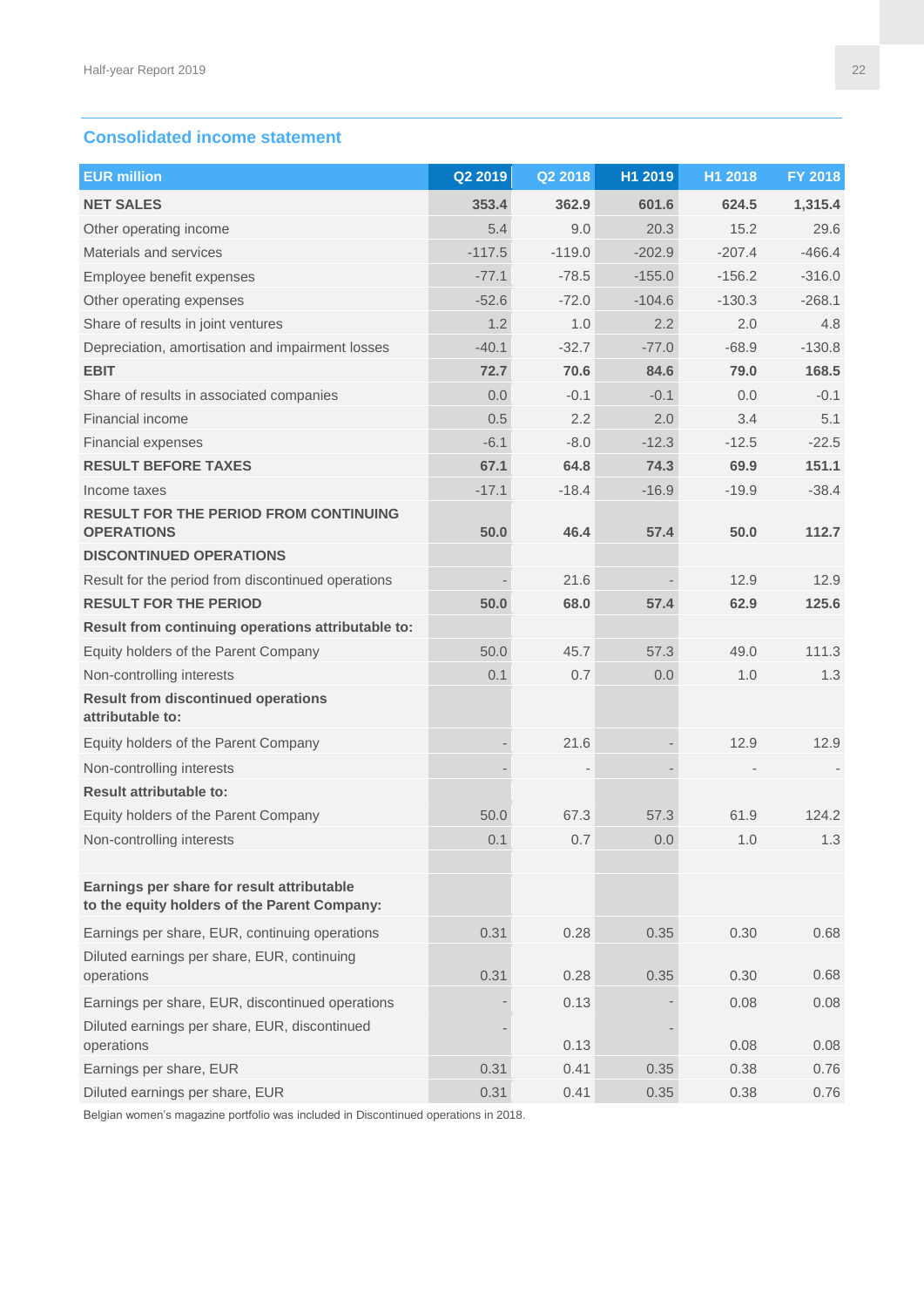### **Statement of comprehensive income**

| <b>EUR million</b>                                                    | Q2 2019 | Q2 2018 | H1 2019 | H1 2018 | FY 2018 |
|-----------------------------------------------------------------------|---------|---------|---------|---------|---------|
| <b>Result for the period</b>                                          | 50.0    | 68.0    | 57.4    | 62.9    | 125.6   |
|                                                                       |         |         |         |         |         |
| Other comprehensive income:                                           |         |         |         |         |         |
| Items that may be reclassified subsequently to<br>profit or loss      |         |         |         |         |         |
| Change in translation differences                                     | 0.2     | $-0.7$  | 0.1     | $-1.1$  | $-0.8$  |
| Share of other comprehensive income of equity-<br>accounted investees | 0.0     | 0.0     | 0.0     | 0.0     | 0.0     |
| Items that will not be reclassified to profit or loss                 |         |         |         |         |         |
| Defined benefit plans                                                 | $-0.5$  | $-0.4$  | 3.6     | $-2.7$  | $-7.7$  |
| Income tax related to defined benefit plans                           | 0.1     | $-0.2$  | $-0.7$  | 0.4     | 1.5     |
| Other comprehensive income for the period, net of<br>tax              | $-0.2$  | $-1.3$  | 3.0     | $-3.3$  | $-6.9$  |
| <b>TOTAL COMPREHENSIVE INCOME FOR THE</b><br><b>PERIOD</b>            | 49.8    | 66.7    | 60.3    | 59.6    | 118.6   |
|                                                                       |         |         |         |         |         |
| Total comprehensive income attributable to:                           |         |         |         |         |         |
| Equity holders of the Parent Company                                  | 49.7    | 66.0    | 60.3    | 58.6    | 117.3   |
| Non-controlling interests                                             | 0.1     | 0.7     | 0.0     | 1.0     | 1.3     |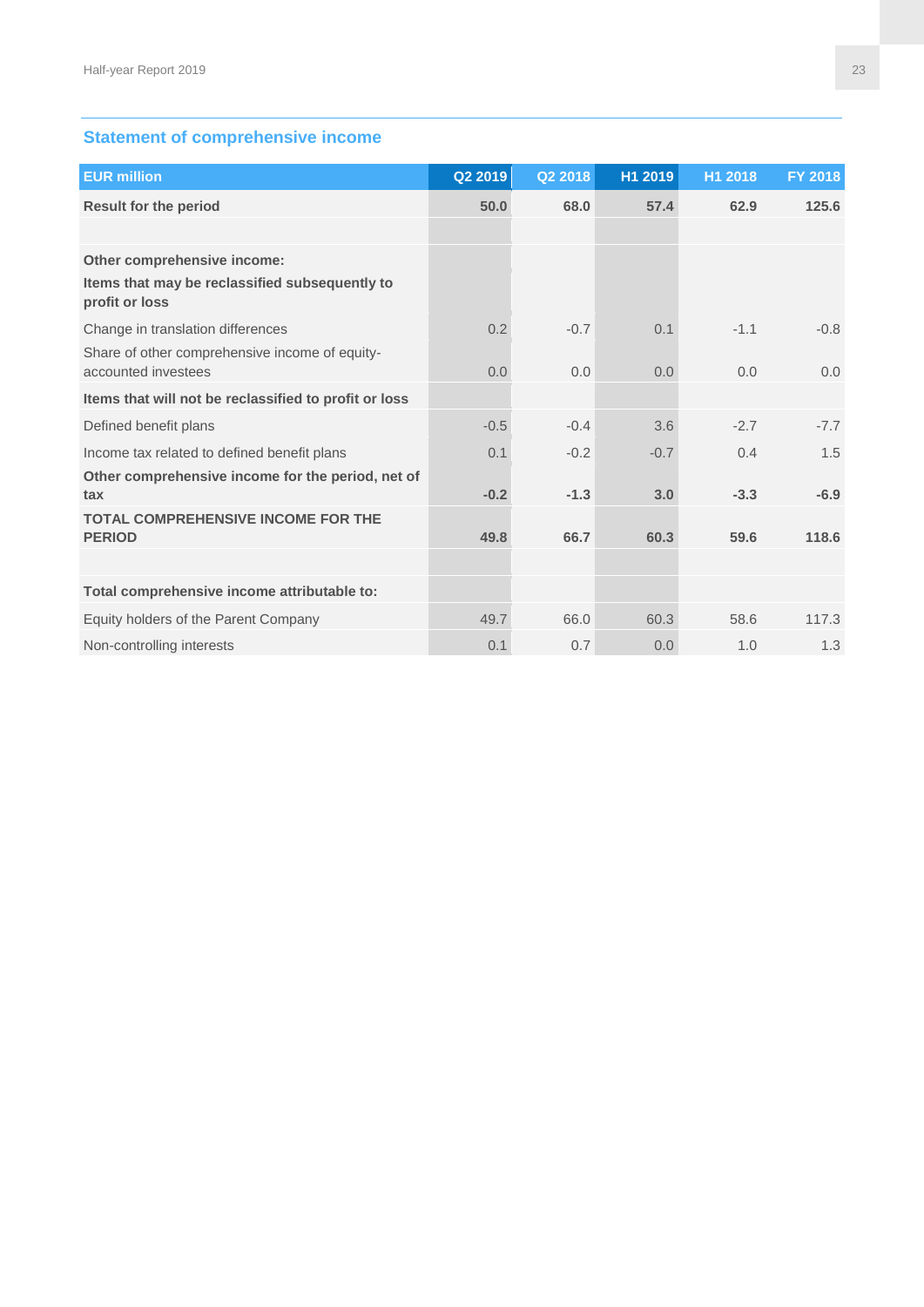### **Consolidated balance sheet**

| <b>EUR million</b>                                              | 30 Jun 2019 | 30 Jun 2018 | 31 Dec 2018 |
|-----------------------------------------------------------------|-------------|-------------|-------------|
| <b>ASSETS</b>                                                   |             |             |             |
| Property, plant and equipment                                   | 33.3        | 40.4        | 36.5        |
| Right-of-use assets                                             | 171.2       | 0.9         | 0.9         |
| Investment property                                             | 9.7         | 12.9        | 10.3        |
| Goodwill                                                        | 901.0       | 941.5       | 935.7       |
| Other intangible assets                                         | 257.0       | 251.2       | 250.4       |
| Equity-accounted investees                                      | 15.1        | 16.5        | 18.4        |
| Other investments                                               | 3.8         | 5.1         | 3.7         |
| Deferred tax receivables                                        | 8.4         | 13.5        | 9.9         |
| Trade and other receivables                                     | 10.6        | 22.1        | 14.3        |
| NON-CURRENT ASSETS, TOTAL                                       | 1,410.3     | 1,304.0     | 1,280.1     |
| Inventories                                                     | 48.8        | 51.3        | 36.9        |
| Income tax receivables                                          | 19.9        | 14.9        | 10.4        |
| Contract assets                                                 | 10.1        | 7.7         | 5.2         |
| Trade and other receivables                                     | 203.5       | 259.2       | 167.6       |
| Cash and cash equivalents                                       | 28.7        | 34.1        | 18.8        |
| <b>CURRENT ASSETS, TOTAL</b>                                    | 311.0       | 367.2       | 238.8       |
| <b>ASSETS, TOTAL</b>                                            | 1,721.3     | 1,671.1     | 1,519.0     |
| <b>EQUITY AND LIABILITIES</b>                                   |             |             |             |
| Equity attributable to the equity holders of the Parent Company |             |             |             |
| Share capital                                                   | 71.3        | 71.3        | 71.3        |
| Treasury shares                                                 | $-4.6$      | $-0.7$      | $-8.4$      |
| Fund for invested unrestricted equity                           | 209.8       | 209.8       | 209.8       |
| Other equity                                                    | 302.8       | 273.5       | 333.8       |
|                                                                 | 579.2       | 553.8       | 606.4       |
| Non-controlling interests                                       | 9.6         | 4.9         | 5.0         |
| EQUITY, TOTAL                                                   | 588.8       | 558.7       | 611.4       |
| Deferred tax liabilities                                        | 33.9        | 37.4        | 32.7        |
| Pension obligations                                             | 4.8         | 11.8        | 8.4         |
| Provisions                                                      | 4.5         | 7.7         | 8.9         |
| <b>Financial liabilities</b>                                    | 8.5         | 197.9       | 2.8         |
| Lease liabilities                                               | 157.7       | 1.5         | 1.5         |
| <b>Contract liabilities</b>                                     | 4.3         |             | 5.1         |
| Trade and other payables                                        | 5.5         | 12.2        | 11.0        |
| NON-CURRENT LIABILITIES, TOTAL                                  | 219.2       | 268.4       | 70.4        |
| Provisions                                                      | 8.2         | 35.3        | 25.1        |
| <b>Financial liabilities</b>                                    | 417.6       | 307.2       | 352.1       |
| Lease liabilities                                               | 22.9        | 0.3         | 0.3         |
| Income tax liabilities                                          | 22.7        | 25.1        | 13.3        |
| <b>Contract liabilities</b>                                     | 131.7       | 137.3       | 142.1       |
| Trade and other payables                                        | 310.2       | 338.8       | 304.2       |
| <b>CURRENT LIABILITIES, TOTAL</b>                               | 913.3       | 843.9       | 837.2       |
| <b>LIABILITIES, TOTAL</b>                                       | 1,132.5     | 1,112.4     | 907.6       |
| <b>EQUITY AND LIABILITIES, TOTAL</b>                            | 1,721.3     | 1,671.1     | 1,519.0     |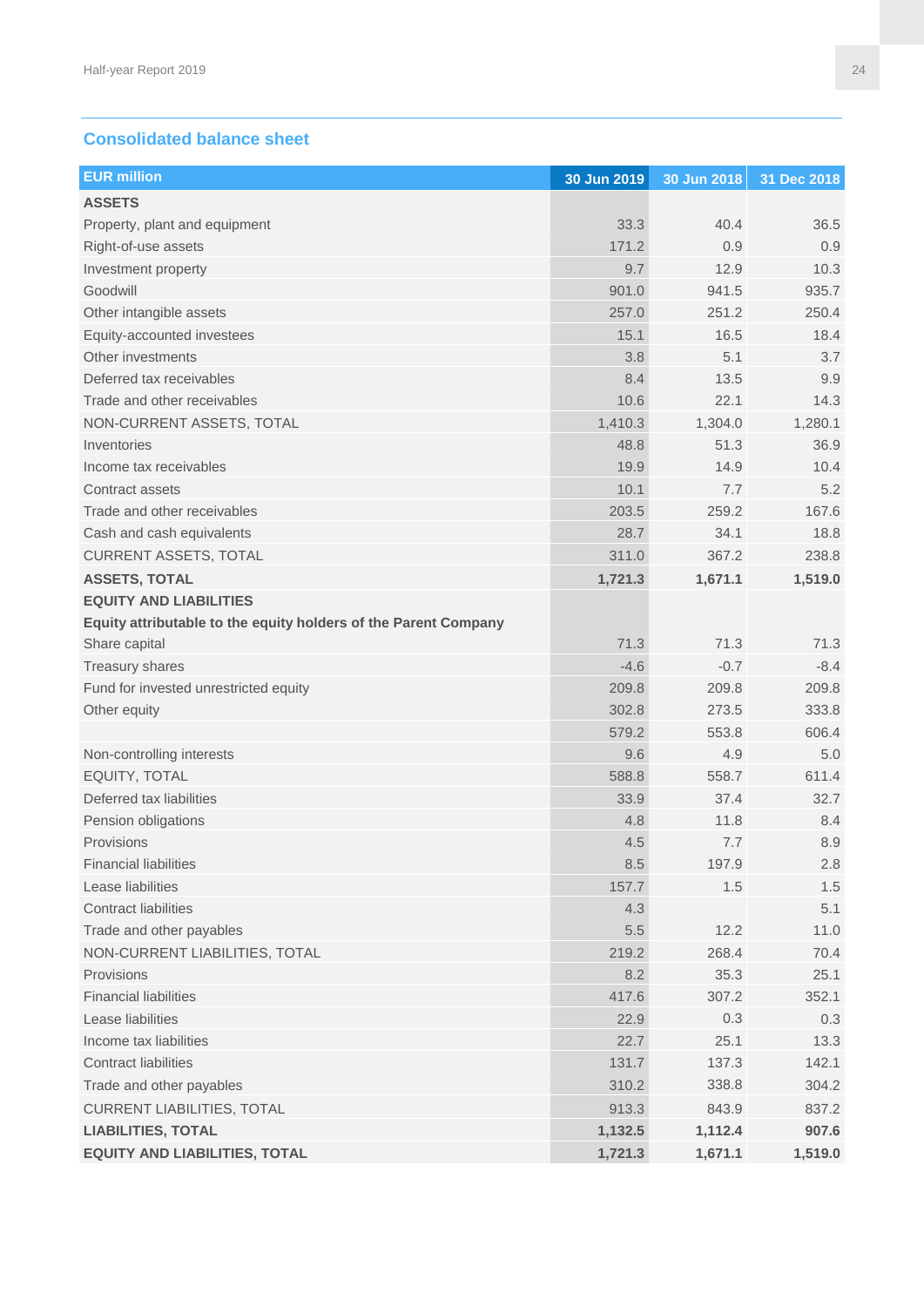### **Changes in consolidated equity**

| <b>EUR million</b><br><b>Equity attributable to the equity holders of the Parent Company</b> |                         |                           |                                                            |                        |              |                                         |                  |
|----------------------------------------------------------------------------------------------|-------------------------|---------------------------|------------------------------------------------------------|------------------------|--------------|-----------------------------------------|------------------|
|                                                                                              | <b>Share</b><br>capital | <b>Treasury</b><br>shares | <b>Fund for</b><br>invested<br>unre-<br>stricted<br>equity | <b>Other</b><br>equity | <b>Total</b> | Non-<br>controlling<br><b>interests</b> | Equity,<br>total |
| Equity at 31 Dec 2017                                                                        | 71.3                    | $-1.4$                    | 209.8                                                      | 265.8                  | 545.4        | 1.7                                     | 547.1            |
| Effect of IFRS 9 on 1 Jan 2018                                                               |                         |                           |                                                            | 1.1                    | 1.1          |                                         | 1.1              |
| Effect of amendments to IFRS 2<br>on 1 Jan 2018                                              |                         |                           |                                                            | 5.8                    | 5.8          |                                         | 5.8              |
| Equity at 1 Jan 2018                                                                         | 71.3                    | $-1.4$                    | 209.8                                                      | 272.7                  | 552.3        | 1.7                                     | 553.9            |
| Comprehensive income for the<br>period                                                       |                         |                           |                                                            | 58.6                   | 58.6         | 1.0                                     | 59.6             |
| Share-based compensation                                                                     |                         |                           |                                                            | 1.3                    | 1.3          |                                         | 1.3              |
| Shares delivered                                                                             |                         | 0.7                       |                                                            | $-0.7$                 |              |                                         |                  |
| <b>Dividends</b>                                                                             |                         |                           |                                                            | $-57.2$                | $-57.2$      | $-0.7$                                  | $-57.9$          |
| Acquisitions and other changes<br>in non-controlling interests                               |                         |                           |                                                            | $-1.1$                 | $-1.1$       | 3.0                                     | 1.8              |
| Equity at 30 Jun 2018                                                                        | 71.3                    | $-0.7$                    | 209.8                                                      | 273.5                  | 553.8        | 4.9                                     | 558.7            |
|                                                                                              |                         |                           |                                                            |                        |              |                                         |                  |
|                                                                                              |                         |                           |                                                            |                        |              |                                         |                  |
| Equity at 1 Jan 2019                                                                         | 71.3                    | $-8.4$                    | 209.8                                                      | 333.8                  | 606.4        | 5.0                                     | 611.4            |
| Comprehensive income for the<br>period                                                       |                         |                           |                                                            | 60.3                   | 60.3         | 0.0                                     | 60.3             |
| Share-based compensation                                                                     |                         |                           |                                                            | $-2.3$                 | $-2.3$       |                                         | $-2.3$           |
| Shares delivered                                                                             |                         | 3.8                       |                                                            | $-3.8$                 |              |                                         |                  |
| <b>Dividends</b>                                                                             |                         |                           |                                                            | $-73.4$                | $-73.4$      | $-0.6$                                  | $-74.0$          |
| Acquisitions and other changes<br>in non-controlling interests                               |                         |                           |                                                            | $-11.8$                | $-11.8$      | 5.2                                     | $-6.6$           |
| Equity at 30 Jun 2019                                                                        | 71.3                    | $-4.6$                    | 209.8                                                      | 302.8                  | 579.2        | 9.6                                     | 588.8            |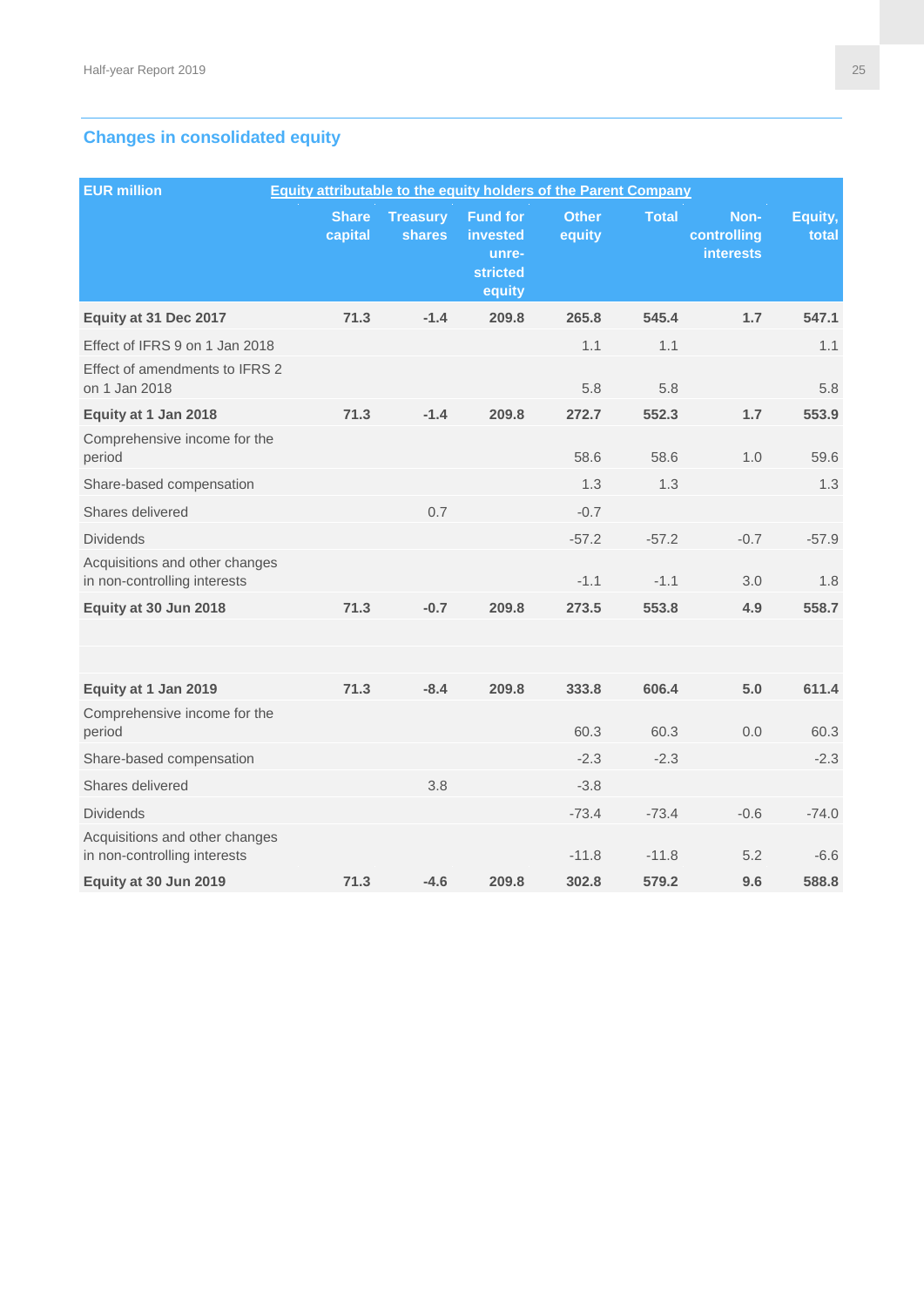#### **Consolidated cash flow statement**

| <b>EUR million</b>                                                  | H1 2019  | H1 2018  | FY 2018  |
|---------------------------------------------------------------------|----------|----------|----------|
| <b>OPERATIONS</b>                                                   |          |          |          |
| Result for the period                                               | 57.4     | 62.9     | 125.6    |
| Adjustments                                                         |          |          |          |
| Income taxes                                                        | 16.9     | 25.8     | 44.3     |
| Financial income and expenses                                       | 10.3     | 9.1      | 17.3     |
| Share of results in equity-accounted investees                      | $-2.2$   | $-2.0$   | $-4.7$   |
| Depreciation, amortisation and impairment losses                    | 77.0     | 69.4     | 131.4    |
| Gains/losses on sales of non-current assets                         | $-11.8$  | $-36.7$  | $-36.0$  |
| Other adjustments                                                   | $-0.2$   | 1.9      | 2.9      |
| Adjustments, total                                                  | 90.1     | 67.6     | 155.2    |
| Change in working capital                                           | $-113.7$ | $-103.6$ | $-11.8$  |
| Acquisitions of broadcasting rights and prepublication costs        | $-40.5$  | $-39.3$  | $-77.3$  |
| Dividends received                                                  | 4.3      | 4.3      | 5.1      |
|                                                                     | $-5.8$   | $-1.7$   | $-11.5$  |
| Interest paid and other financial items                             | $-19.0$  | $-18.8$  | $-44.4$  |
| Taxes paid                                                          | $-27.2$  | $-28.6$  | 140.9    |
| <b>Cash flow from operations</b><br><b>INVESTMENTS</b>              |          |          |          |
|                                                                     |          |          |          |
| Capital expenditure                                                 | $-14.0$  | $-14.2$  | $-32.0$  |
| Operations acquired                                                 | $-12.4$  | $-13.6$  | $-16.0$  |
| Proceeds from sale of tangible and intangible assets                | 2.0      | 2.8      | 9.7      |
| Operations sold <sup>1)</sup>                                       | 52.9     | 10.5     | 22.9     |
| Loans granted                                                       | $-0.7$   | 0.0      | 0.0      |
| Repayments of loan receivables                                      | 0.0      | 0.0      | 1.2      |
| Interest received                                                   | 0.1      | 0.1      | 0.5      |
| <b>Cash flow from investments</b>                                   | 27.9     | $-14.3$  | $-13.7$  |
| <b>Cash flow before financing</b>                                   | 0.7      | $-42.9$  | 127.2    |
| <b>FINANCING</b>                                                    |          |          |          |
| Contribution by non-controlling interests                           | 0.2      | 2.2      | 2.2      |
| Purchase of treasury shares                                         |          |          | $-7.7$   |
| Change in loans with short maturity                                 | 63.9     | 92.1     | $-1.1$   |
| Drawings of other loans                                             | 0.0      | 0.0      | 0.0      |
| Repayments of other loans                                           | 0.0      | 0.0      | $-51.2$  |
| Payment of finance lease liabilities                                | $-12.0$  | $-0.1$   | $-0.3$   |
| Acquisitions of non-controlling interests                           | $-8.4$   | $-2.0$   | $-11.2$  |
| Dividends paid                                                      | $-41.4$  | $-33.4$  | $-57.9$  |
| <b>Cash flow from financing</b>                                     | 2.3      | 58.8     | $-127.0$ |
| CHANGE IN CASH AND CASH EQUIVALENTS ACCORDING TO                    |          |          |          |
| <b>CASH FLOW STATEMENT</b>                                          | 3.0      | 15.8     | 0.2      |
| Effect of exchange rate differences on cash and cash equivalents    | $-0.1$   | $-0.5$   | $-0.3$   |
| Net change in cash and cash equivalents                             | 2.9      | 15.4     | $-0.1$   |
| Cash and cash equivalents at the beginning of the period            | 18.4     | 18.6     | 18.6     |
| Cash and cash equivalents at the end of the period                  | 21.3     | 33.9     | 18.4     |
| FREE CASH FLOW (Cash flow from operations - Capital<br>expenditure) | $-41.2$  | $-42.8$  | 108.9    |

 $1)$  The divestment of Mood for Magazines is included in the operations sold in 2019.

Cash and cash equivalents in the cash flow statement include cash and cash equivalents less bank overdrafts of EUR 7.3 million (2018: 0.2) at the end of the period.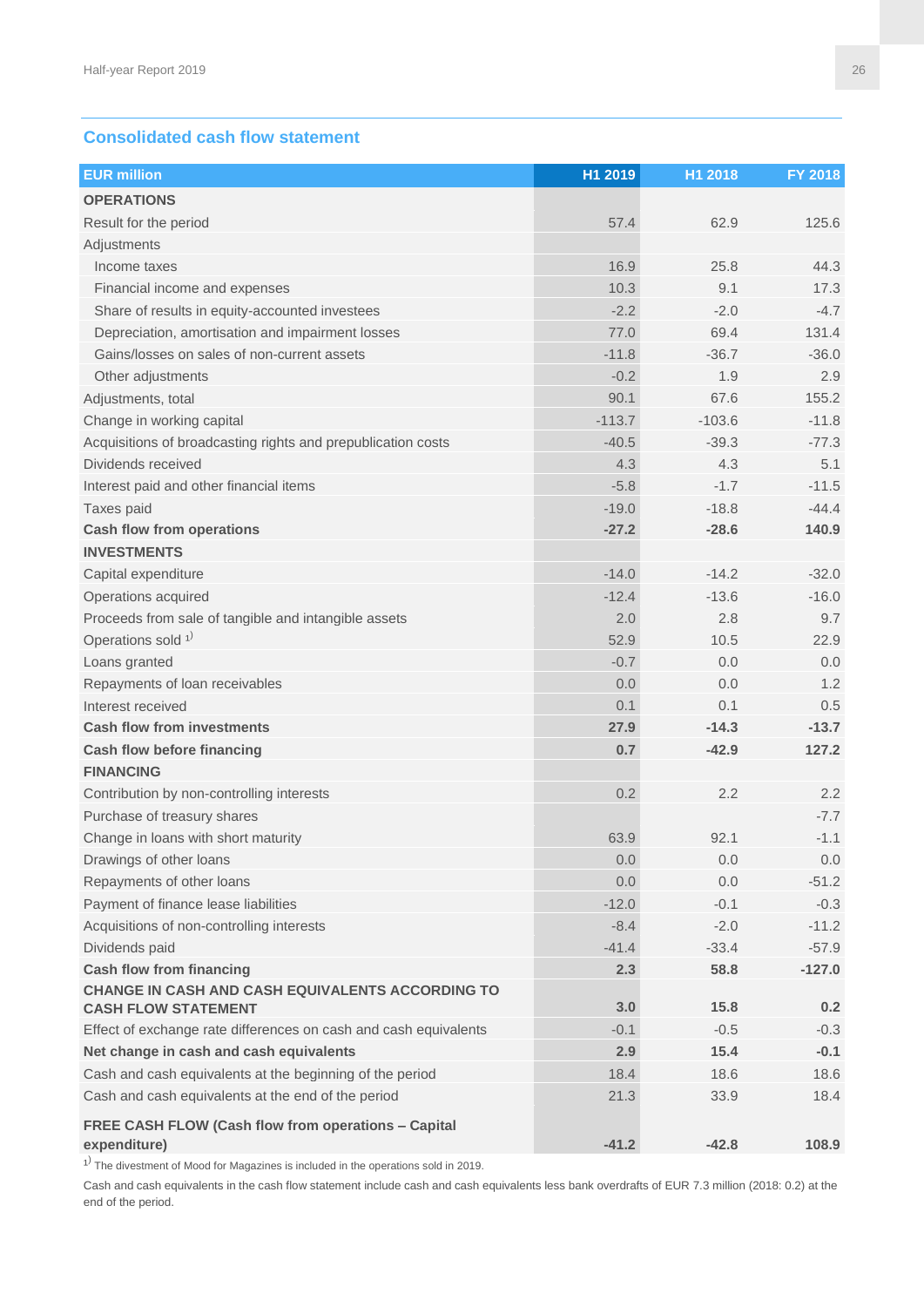### **Segment information**

Sanoma reports three operating segments, i.e. its three strategic business units Sanoma Learning, Sanoma Media Finland and Sanoma Media Netherlands. This is aligned with the way Sanoma manages the businesses.

Sanoma Learning is a leading European learning company, whose blended learning solutions are used by over 1 million teachers. It operates in Poland, the Netherlands, Finland, Belgium and Sweden. Sanoma Media Finland is the leading media company in Finland. It provides information, experiences, inspiration and entertainment through multiple media platforms: newspapers, TV, radio, events, magazines, online and mobile channels. Sanoma Media Netherlands includes the Dutch consumer media operations (magazines, news, events, custom media, e-commerce, websites and apps), Home Deco media operations in Belgium and the press distribution business Aldipress. Discontinued operations included in 2018 Belgian women's magazine operations, which were divested on 29 June 2018. In addition to the Group eliminations, the column unallocated/eliminations includes non-core operations, head office functions and items not allocated to segments. Segment assets do not include cash and cash equivalents, interest-bearing receivables, tax receivables or deferred tax receivables. Transactions between segments are based on market prices.

#### **Segment information 1 January–30 June 2019**

| <b>EUR million</b>                          | <b>Learning</b> | <b>Media</b><br><b>Finland</b> | <b>Media</b><br><b>Netherlands</b> | Unallocated/<br>eliminations | <b>Total</b> |
|---------------------------------------------|-----------------|--------------------------------|------------------------------------|------------------------------|--------------|
| External net sales                          | 136.9           | 285.9                          | 178.9                              |                              | 601.6        |
| Internal net sales                          | 0.0             | 0.2                            | 0.0                                | $-0.3$                       |              |
| Net sales, total                            | 136.9           | 286.1                          | 178.9                              | $-0.3$                       | 601.6        |
| <b>EBIT</b>                                 | 23.1            | 25.4                           | 39.2                               | $-3.1$                       | 84.6         |
| <b>Operational EBIT</b><br>excl. PPA        | 27.0            | 34.3                           | 33.0                               | $-3.5$                       | 90.9         |
| Share of results in<br>associated companies |                 | $-0.1$                         |                                    |                              | $-0.1$       |
| Financial income                            |                 |                                |                                    | 2.0                          | 2.0          |
| Financial expenses                          |                 |                                |                                    | $-12.3$                      | $-12.3$      |
| <b>Result before taxes</b>                  |                 |                                |                                    |                              | 74.3         |
| <b>Segment assets</b>                       | 735.5           | 350.0                          | 710.4                              | $-133.0$                     | 1,662.9      |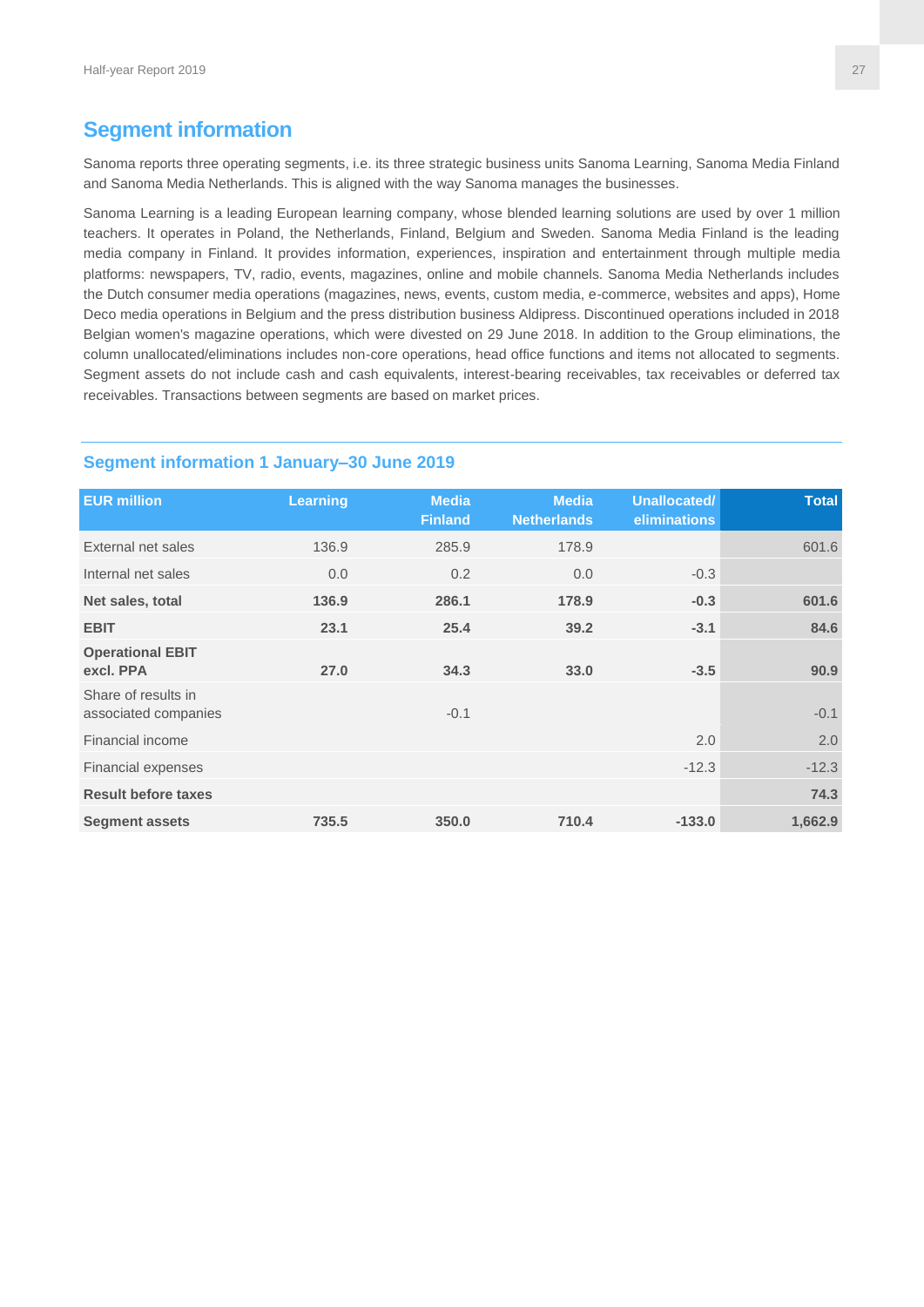# **Segment information 1 January–30 June 2018**

| <b>EUR million</b>                   | Learning | <b>Media</b><br><b>Finland</b> | <b>Media</b><br>Nether-<br><b>lands</b> | allocated/<br>eliminat. | <b>Un- Continuing</b><br>operations | Dis-<br>continued<br>operations | Elimina-<br>tions | <b>Total</b> |
|--------------------------------------|----------|--------------------------------|-----------------------------------------|-------------------------|-------------------------------------|---------------------------------|-------------------|--------------|
| External net sales                   | 137.2    | 283.0                          | 204.2                                   |                         | 624.5                               | 36.6                            |                   | 661.1        |
| Internal net sales                   | 0.0      | 0.2                            |                                         | $-0.2$                  |                                     | 0.5                             | $-0.5$            |              |
| Net sales, total                     | 137.2    | 283.2                          | 204.2                                   | $-0.2$                  | 624.5                               | 37.1                            | $-0.5$            | 661.1        |
| <b>EBIT</b>                          | 24.0     | 32.1                           | 25.5                                    | $-2.7$                  | 79.0                                | 18.8                            |                   | 97.8         |
| <b>Operational EBIT</b><br>excl. PPA | 27.3     | 32.8                           | 35.9                                    | $-3.6$                  | 92.4                                | 3.5                             |                   | 96.0         |
| Share of results in<br>associated    |          |                                |                                         |                         |                                     |                                 |                   |              |
| companies                            |          | 0.0                            |                                         |                         | 0.0                                 |                                 |                   | 0.0          |
| Financial income                     |          |                                |                                         | 3.4                     | 3.4                                 |                                 |                   | 3.4          |
| Financial<br>expenses                |          |                                |                                         | $-12.5$                 | $-12.5$                             | 0.0                             |                   | $-12.5$      |
| <b>Result before</b><br>taxes        |          |                                |                                         |                         | 69.9                                | 18.8                            |                   | 88.7         |
| <b>Segment assets</b>                | 728.2    | 250.3                          | 756.0                                   | $-127.6$                | 1,606.8                             |                                 |                   | 1,606.8      |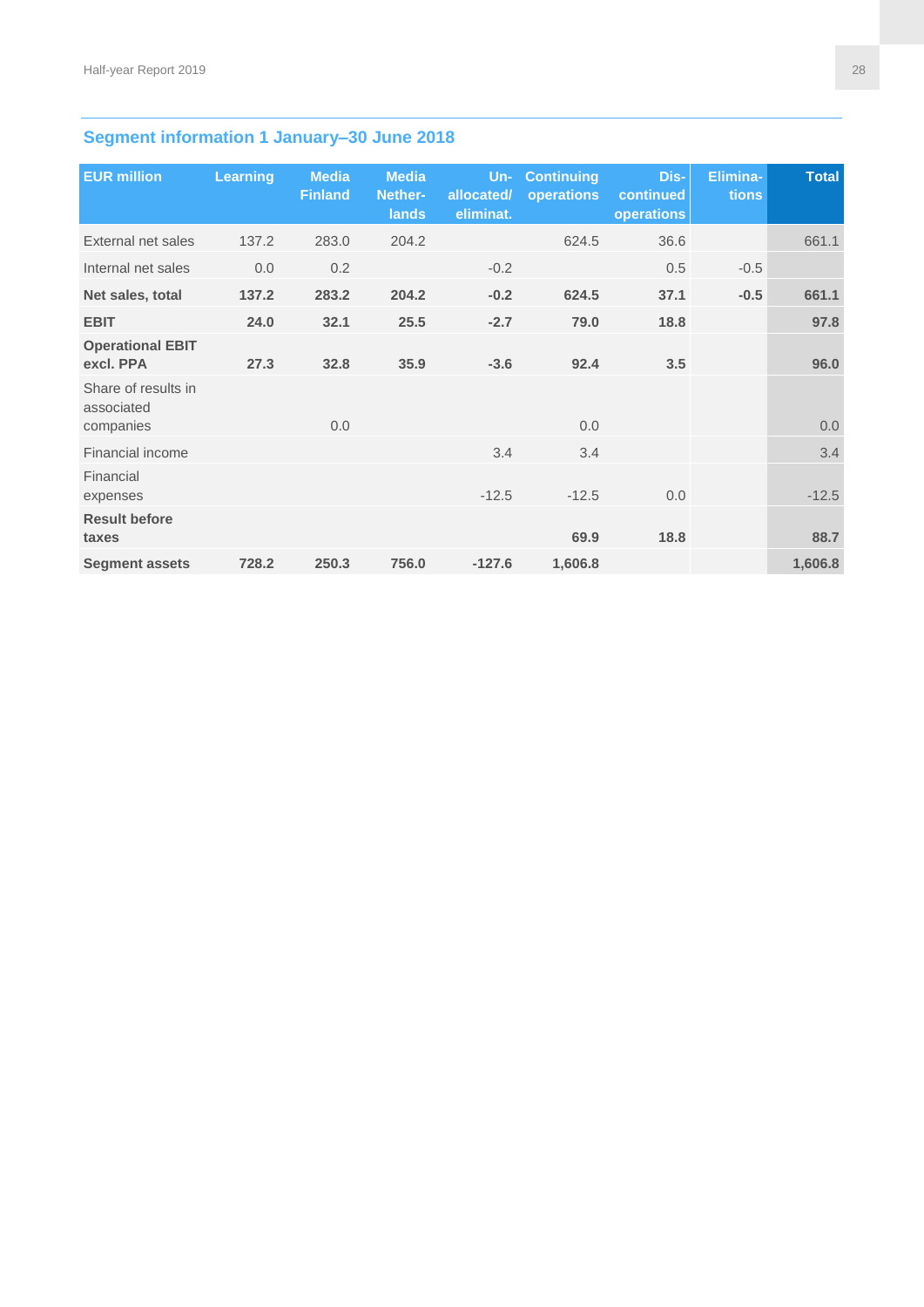### **Net sales**

#### **Disaggregation of revenue**

In the following table revenue is disaggregated by primary geographical market, major product/service lines and timing of revenue recognition. The table also includes a reconciliation of the disaggregated revenue by the Group's three operating segments, which are also its strategic business units.

### **Disaggregation of revenue 1 January–30 June 2019**

| <b>EUR million</b>                   | <b>Learning</b> | <b>Media</b><br><b>Finland</b> | <b>Media</b><br><b>Netherlands</b> | <b>Unallocated/</b><br>eliminations | <b>Total</b> |
|--------------------------------------|-----------------|--------------------------------|------------------------------------|-------------------------------------|--------------|
| Finland                              | 35.9            | 286.1                          |                                    | $-0.2$                              | 321.9        |
| The Netherlands                      | 55.4            |                                | 172.7                              | 0.1                                 | 228.2        |
| Poland                               | 11.3            |                                |                                    |                                     | 11.3         |
| Belgium                              | 25.6            |                                | 6.1                                |                                     | 31.7         |
| Sweden                               | 8.4             |                                |                                    |                                     | 8.4          |
| Other companies and eliminations     | 0.2             |                                |                                    | $-0.2$                              | 0.1          |
| <b>Primary geographical markets</b>  | 136.9           | 286.1                          | 178.9                              | $-0.3$                              | 601.6        |
|                                      |                 |                                |                                    |                                     |              |
| Advertising                          |                 | 126.8                          | 34.0                               | $-0.1$                              | 160.6        |
| Subscription                         |                 | 97.3                           | 67.5                               | 0.0                                 | 164.8        |
| Single copy                          |                 | 20.9                           | 31.3                               |                                     | 52.3         |
| Learning solutions                   | 136.9           |                                |                                    | 0.0                                 | 136.9        |
| Other                                |                 | 41.2                           | 46.1                               | $-0.2$                              | 87.1         |
| <b>Major product lines/services</b>  | 136.9           | 286.1                          | 178.9                              | $-0.3$                              | 601.6        |
|                                      |                 |                                |                                    |                                     |              |
| Recognition at a point-in-time       | 111.4           | 106.5                          | 108.2                              | $-0.2$                              | 325.9        |
| Recognition over-time                | 25.4            | 179.6                          | 70.7                               | 0.0                                 | 275.7        |
| <b>Timing of revenue recognition</b> | 136.9           | 286.1                          | 178.9                              | $-0.3$                              | 601.6        |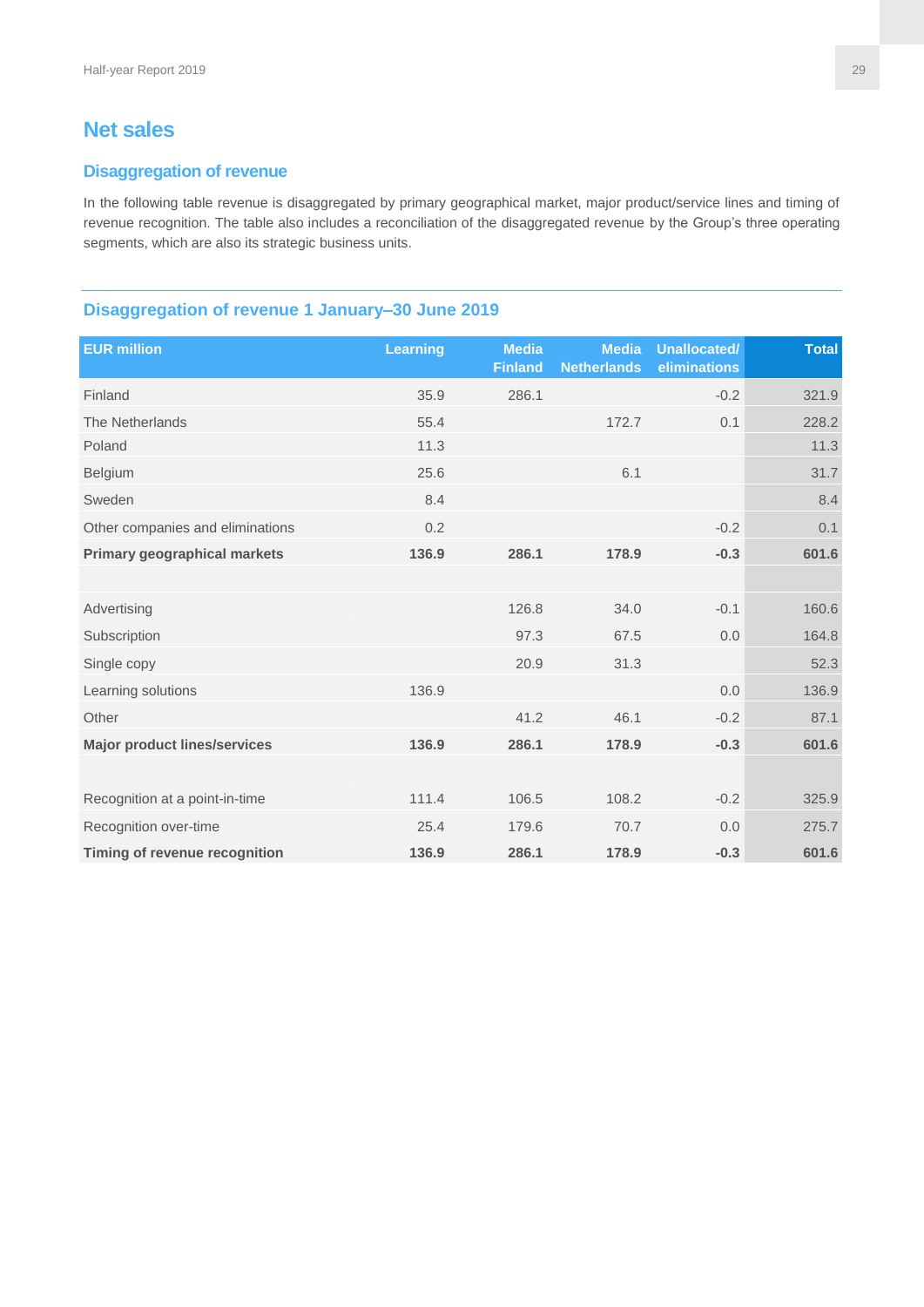### **Disaggregation of revenue 1 January–30 June 2018**

| <b>EUR million</b>                   | <b>Learning</b> | <b>Media</b><br><b>Finland</b> | <b>Media</b><br><b>Netherlands</b> | <b>Unallocated/</b><br>eliminations | <b>Total</b> |
|--------------------------------------|-----------------|--------------------------------|------------------------------------|-------------------------------------|--------------|
| Finland                              | 37.8            | 283.2                          |                                    | $-0.2$                              | 320.9        |
| The Netherlands                      | 55.7            |                                | 193.0                              |                                     | 248.7        |
| Poland                               | 9.4             |                                |                                    |                                     | 9.4          |
| <b>Belgium</b>                       | 25.2            |                                | 11.4                               |                                     | 36.6         |
| Sweden                               | 9.0             |                                |                                    |                                     | 9.0          |
| Other companies and eliminations     | 0.1             |                                | $-0.1$                             | 0.0                                 | $-0.1$       |
| <b>Primary geographical markets</b>  | 137.2           | 283.2                          | 204.2                              | $-0.2$                              | 624.5        |
|                                      |                 |                                |                                    |                                     |              |
| Advertising                          |                 | 127.1                          | 39.5                               | $-0.1$                              | 166.6        |
| Subscription                         |                 | 103.5                          | 72.5                               | 0.0                                 | 176.0        |
| Single copy                          |                 | 22.2                           | 35.6                               |                                     | 57.9         |
| Learning solutions                   | 137.2           |                                |                                    | 0.0                                 | 137.2        |
| Other                                |                 | 30.4                           | 56.5                               | $-0.1$                              | 86.8         |
| <b>Major product lines/services</b>  | 137.2           | 283.2                          | 204.2                              | $-0.2$                              | 624.5        |
|                                      |                 |                                |                                    |                                     |              |
| Recognition at a point-in-time       | 111.2           | 104.6                          | 123.6                              | $-0.1$                              | 339.3        |
| Recognition over-time                | 26.0            | 178.5                          | 80.7                               | 0.0                                 | 285.2        |
| <b>Timing of revenue recognition</b> | 137.2           | 283.2                          | 204.2                              | $-0.2$                              | 624.5        |

### **Changes in property, plant and equipment and right of use assets**

| <b>EUR million</b>                          | 30 Jun 2019 | 30 Jun 2018 31 Dec 2018 |         |
|---------------------------------------------|-------------|-------------------------|---------|
| Carrying amount at 31 Dec                   | 37.4        | 44.7                    | 44.7    |
| Effect of IFRS 16 on Jan 2019               | 183.9       |                         |         |
| Carrying amount at 1 Jan                    | 221.3       | 44.7                    | 44.7    |
| Increases                                   | 5.7         | 3.0                     | 5.6     |
| Acquisitions of operations                  | 0.0         | 0.3                     | 0.4     |
| Decreases                                   | $-2.3$      | $-0.5$                  | $-1.1$  |
| Disposal of operations                      | $-3.0$      | $-0.1$                  | $-0.6$  |
| Depreciation for the period                 | $-16.8$     | $-6.0$                  | $-11.5$ |
| Exchange rate differences and other changes | $-0.4$      | 0.0                     | 0.0     |
| Carrying amount at the end of the period    | 204.6       | 41.4                    | 37.4    |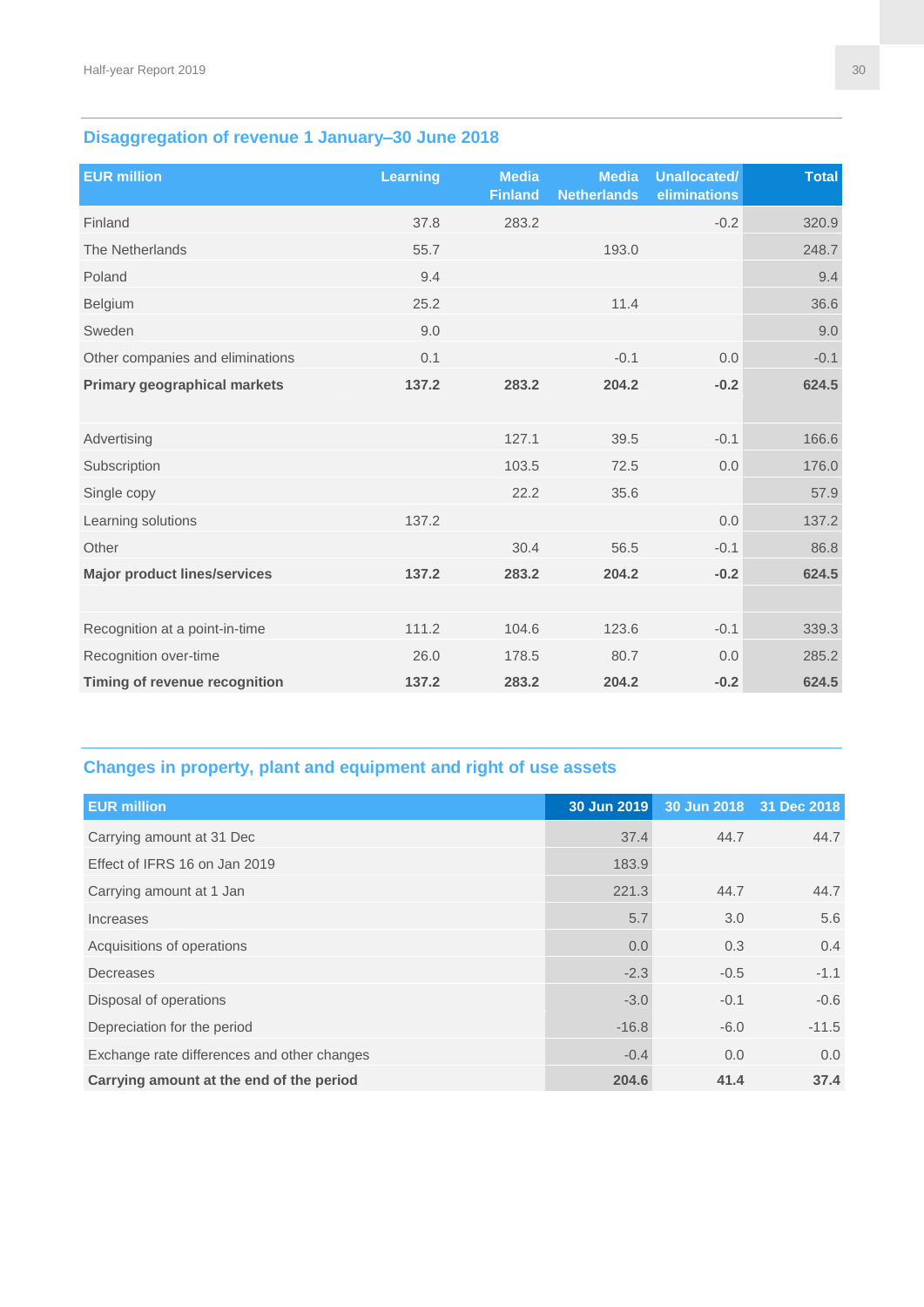### **Acquisitions and divestments**

#### **Impact of business acquisitions on Group's assets and liabilities**

| <b>EUR million</b>                                                                                                        | H1 2019 | FY 2018 |
|---------------------------------------------------------------------------------------------------------------------------|---------|---------|
| Property, plant and equipment                                                                                             | 0.0     | 0.4     |
| Intangible assets                                                                                                         | 12.9    | 17.1    |
| Other non-current assets                                                                                                  |         | 0.1     |
| Inventories                                                                                                               |         | 0.0     |
| Other current assets                                                                                                      | 2.2     | 6.1     |
| Assets, total                                                                                                             | 15.2    | 23.7    |
| Non-current liabilities                                                                                                   | $-3.1$  | $-1.3$  |
| <b>Current liabilities</b>                                                                                                | $-0.5$  | $-3.4$  |
| Liabilities, total                                                                                                        | $-3.5$  | $-4.7$  |
| Fair value of acquired net assets                                                                                         | 11.7    | 19.0    |
| Acquisition cost                                                                                                          | 14.8    | 20.8    |
| Non-controlling interests, based on the proportionate interest in the recognised<br>amounts of the assets and liabilities |         | 1.2     |
| Fair value of previously held interest                                                                                    |         | 1.8     |
| Fair value of acquired net assets                                                                                         | $-11.7$ | $-19.0$ |
| <b>Goodwill from the acquisitions</b>                                                                                     | 3.2     | 4.9     |

#### **Acquisitions of non-controlling interests**

| <b>EUR million</b>                                     | H <sub>1</sub> 2019 | <b>FY 2018</b> |
|--------------------------------------------------------|---------------------|----------------|
| Acquisition cost                                       | 8.4                 | 11.2           |
| Book value of the acquired interest                    | 1.0                 | $0.4^{\circ}$  |
| Decrease (+) / increase (-) in acquisition liabilities |                     | 9.1            |
| Impact on consolidated equity                          | $-7.4$              | $-1.6$         |

#### **Cash paid to obtain control, net of cash acquired**

| <b>EUR million</b>                                     | H <sub>1</sub> 2019 | <b>FY 2018</b> |
|--------------------------------------------------------|---------------------|----------------|
| Acquisition cost                                       | 14.8                | 20.8           |
| Cash and cash equivalents of acquired operations       | $-1.4$              | $-3.9$         |
| Decrease (+) / increase (-) in acquisition liabilities | $-1.0$              | $-1.0$         |
| Cash paid to obtain control, net of cash acquired      | 12.4                | 15.9           |
| Cash paid on acquisitions of non-controlling interests | 8.4                 | 11.2           |

In February 2019, Sanoma Media Netherlands acquired 70% of the shares of Panel Inzicht B.V. and in April 2019, 70% of the shares of Pro Shots Photo Agency B.V. In March 2019, Sanoma Media Finland acquired Rockfest festival business and in June 2019, Asuntomarkkinat business in Finland. In June 2019, Sanoma Media Finland increased its ownership in the online classifieds company Oikotie Ltd. from 90% to 100%.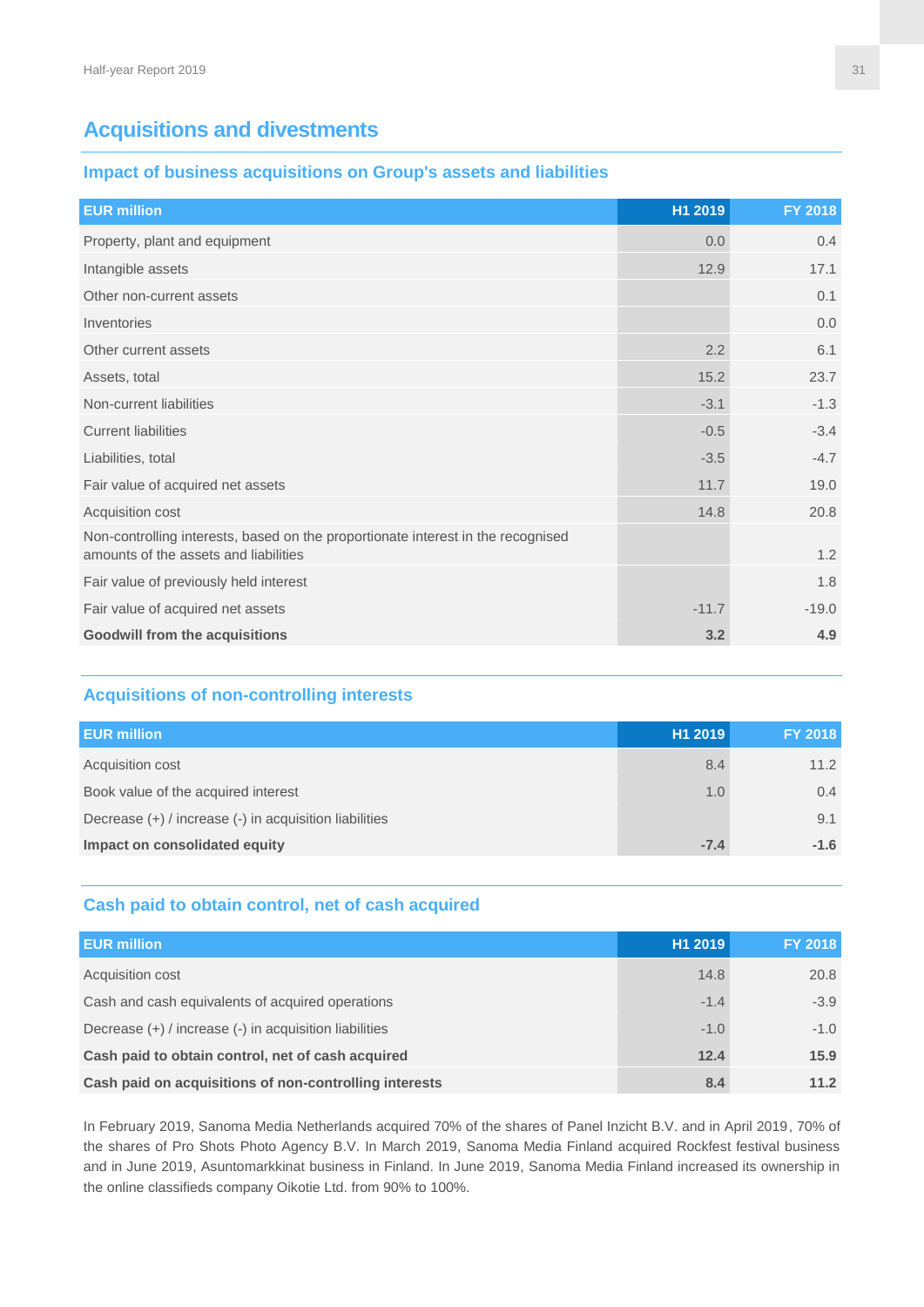### **Impact of divestments on Group's assets and liabilities**

| <b>EUR million</b>                       | H1 2019 | <b>Belgian</b><br>women's<br>magazines | <b>Other</b> | FY 2018 |
|------------------------------------------|---------|----------------------------------------|--------------|---------|
| Property, plant and equipment            | 3.0     |                                        | 0.6          | 0.6     |
| Goodwill                                 | 37.9    |                                        | 4.4          | 4.4     |
| Other intangible assets                  | 0.3     | 0.7                                    | 1.0          | 1.6     |
| Inventories                              | 0.3     | 0.2                                    |              | 0.2     |
| Trade and other receivables              | 2.3     | 1.5                                    | 4.7          | 6.2     |
| Cash and cash equivalents                | 3.0     |                                        | 1.1          | 1.1     |
| Assets, total                            | 46.8    | 2.4                                    | 11.9         | 14.2    |
| Deferred tax liabilities                 |         | $-0.2$                                 | $-0.2$       | $-0.5$  |
| <b>Financial liabilities</b>             | $-8.9$  |                                        |              |         |
| Trade and other payables                 | $-5.8$  | $-11.7$                                | $-2.1$       | $-13.7$ |
| Liabilities, total                       | $-14.7$ | $-11.9$                                | $-2.3$       | $-14.2$ |
| Net assets                               | 32.1    | $-9.5$                                 | 9.5          | 0.0     |
| Recognised in Other comprehensive income |         |                                        | 0.2          | 0.2     |
| Sales price                              | 44.0    | 23.5                                   | 7.2          | 30.7    |
| Transaction fees paid                    | $-1.1$  |                                        |              |         |
| Net result from sale of operations       | 10.8    | 33.0                                   | $-2.1$       | 30.9    |

### **Cash flow from sale of operations**

| <b>EUR million</b>                                         | H1 2019 | <b>Belgian</b><br>women's<br>magazines <sup>1</sup> | <b>Other</b> | <b>FY 2018</b> |
|------------------------------------------------------------|---------|-----------------------------------------------------|--------------|----------------|
| Sales price                                                | 44.0    | 23.5                                                | 7.2          | 30.7           |
| Cash and cash equivalents of divested operations           | $-3.0$  |                                                     | $-1.1$       | $-1.1$         |
| Decrease (+) / increase (-) in receivables from divestment | 11.9    | $-8.2$                                              | 0.7          | $-7.6$         |
| Cash flow from sale of operations                          | 52.9    | 15.3                                                | 6.8          | 22.0           |

In February 2019, Sanoma divested Mood for Magazines, publisher of LINDA. magazine, in the Netherlands.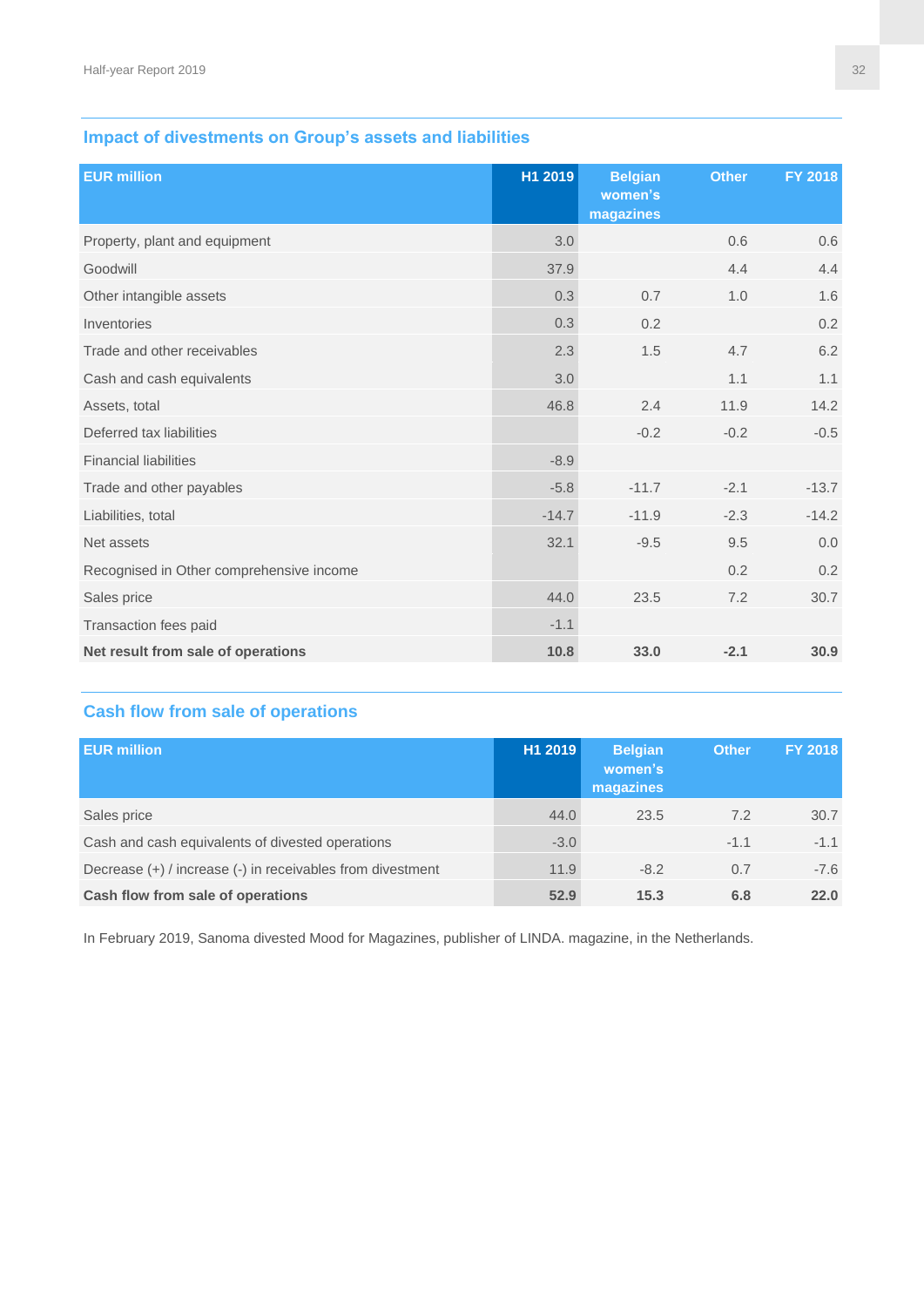### **Contingent liabilities**

| <b>EUR million</b>                                                                              | 30 Jun 2019 | 30 Jun 2018 | 31 Dec 2018 |
|-------------------------------------------------------------------------------------------------|-------------|-------------|-------------|
| <b>Contingencies for own commitments</b>                                                        |             |             |             |
| Pledges                                                                                         | 1.4         | 1.6         | 1.4         |
| Other items                                                                                     | 15.0        | 15.0        | 15.0        |
| Total                                                                                           | 16.4        | 16.6        | 16.4        |
| <b>Other commitments</b>                                                                        |             |             |             |
| Operating lease liabilities                                                                     | 0.2         | 232.3       | 219.1       |
| <b>Royalties</b>                                                                                | 5.7         | 3.8         | 8.3         |
| Commitments for acquisitions of intangible assets (film and TV<br>broadcasting rights included) | 28.6        | 21.4        | 33.6        |
| Other items                                                                                     | 43.3        | 47.0        | 53.0        |
| Total                                                                                           | 77.7        | 304.4       | 314.0       |
| <b>Total</b>                                                                                    | 94.2        | 321.0       | 330.4       |

In 2019, lease liabilities have decreased compared to previous year as most of the lease contracts have been reported in balance sheet as of 1 January 2019 as a result of the implementation of IFRS 16.

#### **Derivative instruments**

| <b>EUR million</b>                       | 30 Jun 2019 | 30 Jun 2018 | 31 Dec 2018 |
|------------------------------------------|-------------|-------------|-------------|
| <b>Fair values</b>                       |             |             |             |
| <b>Currency derivatives</b>              |             |             |             |
| Forward contracts (positive fair values) | 0.1         | 0.3         | 0.2         |
| Forward contracts (negative fair values) | $-0.1$      | $-0.4$      | $-0.2$      |
| <b>Nominal values</b>                    |             |             |             |
| <b>Currency derivatives</b>              |             |             |             |
| Forward contracts                        | 7.7         | 30.3        | 6.8         |
|                                          |             |             |             |

The fair value of the foreign currency forward contracts is determined using forward exchange market rates at the balance sheet date.